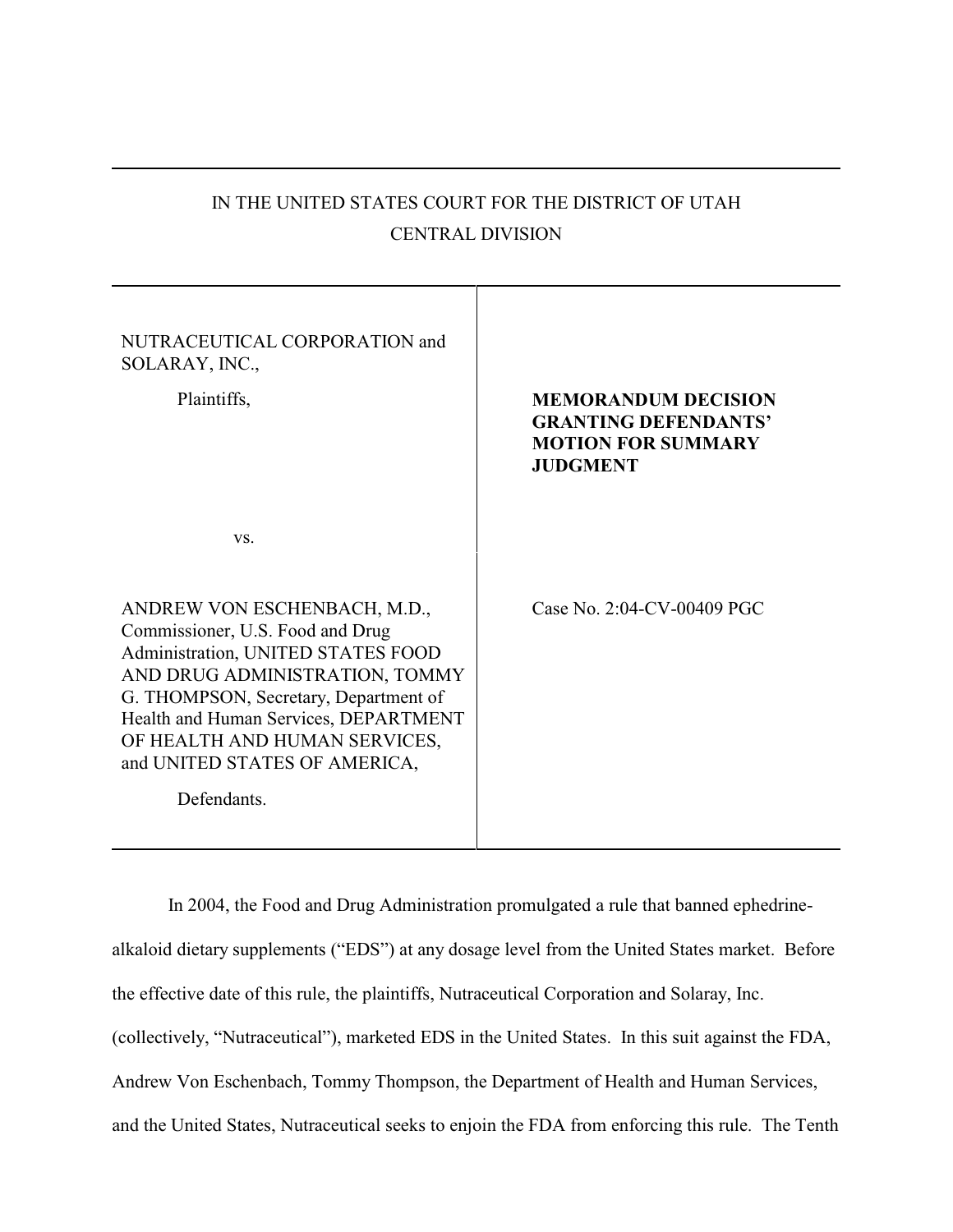Circuit already addressed a different portion of this case on appeal, $<sup>1</sup>$  upholding the validity of the</sup> FDA's final rule on EDS pursuant to the Food, Drug, and Cosmetic Act<sup>2</sup> (FDCA), as amended by the Dietary Supplement Health and Education  $Act<sup>3</sup>$  (DSHEA).

Nutraceutical now claims the final rule on EDS is invalid because the FDA gave insufficient statutory notice and opportunity to comment on its use of a risk-benefit analysis to determine that EDS are adulterated. Nutraceutical also alleges the FDA acted in an arbitrary and capricious manner when it prohibited the marketing of EDS but failed to ban other products containing ephedrine alkaloids, such as conventional foods and traditional Asian medicines. While Nutraceutical's counsel has ably presented Nutraceutical's case, the case is simply unpersuasive. The defendants have successfully shown the FDA's process and its final rule comply with the notice-and-comment requirements of the Administrative Procedures Act.<sup>4</sup> The defendants have also shown the FDA acted consistently with the statutory scheme by excluding non-dietary supplement products containing ephedrine alkaloids from the reach of the final rule. It did not act in an arbitrary or capricious manner or abuse its discretion. Accordingly, the court finds Nutraceutical has failed to meet its burden in challenging the FDA's action under the APA.

 $45$  U.S.C. §§ 500–584, 701–706 (2000 & Supp. 2006).

<sup>&</sup>lt;sup>1</sup> See Nutraceutical v. Von Eschenbach, 459 F.3d 1033 (10th Cir. 2006).

<sup>&</sup>lt;sup>2</sup> 21 U.S.C. §§ 301–399 (2000 & Supp. 2006).

 $3$  Publ. L. No. 103-417, 108 Stat. 4325 (1994) (codified as amended in scattered sections of 21 U.S.C.).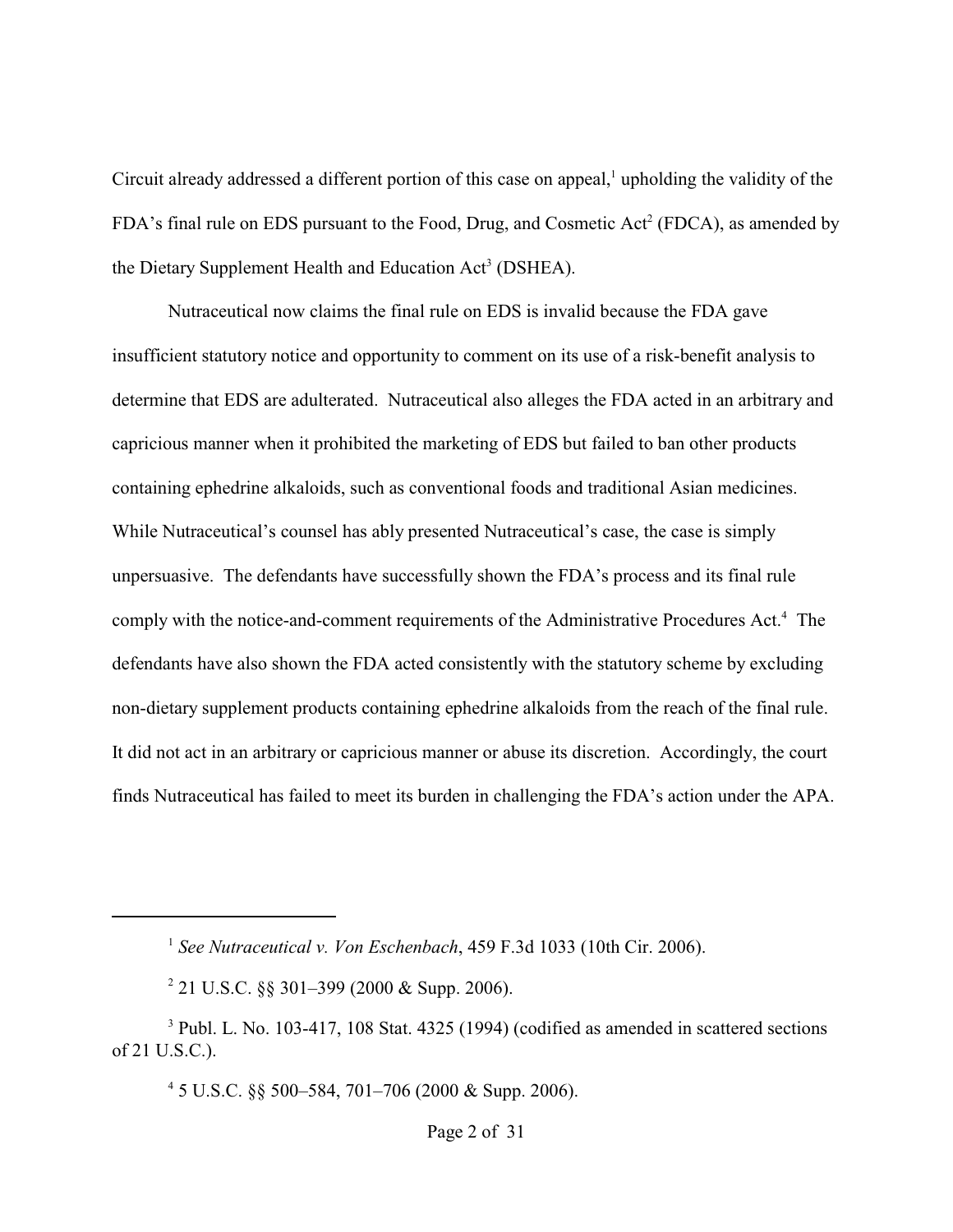#### **BACKGROUND**

### **Regulatory Framework**

The FDCA gives the FDA authority to "promulgate regulations for the efficient enforcement of [the FDCA]."<sup>5</sup> The DSHEA, which Congress enacted in 1994, amended the FDCA. In the DSHEA, Congress instructed the federal government to "take swift action against products that are unsafe or adulterated."<sup>6</sup>

The DSHEA defines a dietary supplement as adulterated (and, therefore, unmarketable in the United States), if it "presents a significant or unreasonable risk of illness or injury under (i) conditions of use recommended or suggested in labeling, or (ii) if no conditions of use are suggested or recommended in the labeling, under ordinary conditions of use."<sup>7</sup> At issue is the FDA's regulation of EDS under the "unreasonable risk" provision of this statute.

#### **FDA's Rulemaking**

As early as 1995, the FDA, faced with some evidence of the adverse effects of EDS on health, discussed the potential public health problems arising from EDS use. Ephedrine alkaloids belong to a pharmacological group of chemical stimulants. In the United States, manufacturers marketed EDS as a substance helping people to lose weight, increase energy, and enhance athletic performance. By January 1997, the FDA had received more than 800 reports of injuries and illnesses associated with EDS use. At this time, the FDA began reviewing scientific studies

 $7$  21 U.S.C. § 342 (f)(1)(A).

 $5$  21 U.S.C. § 371(a).

DSHEA, 108 Stat. at 4326. <sup>6</sup>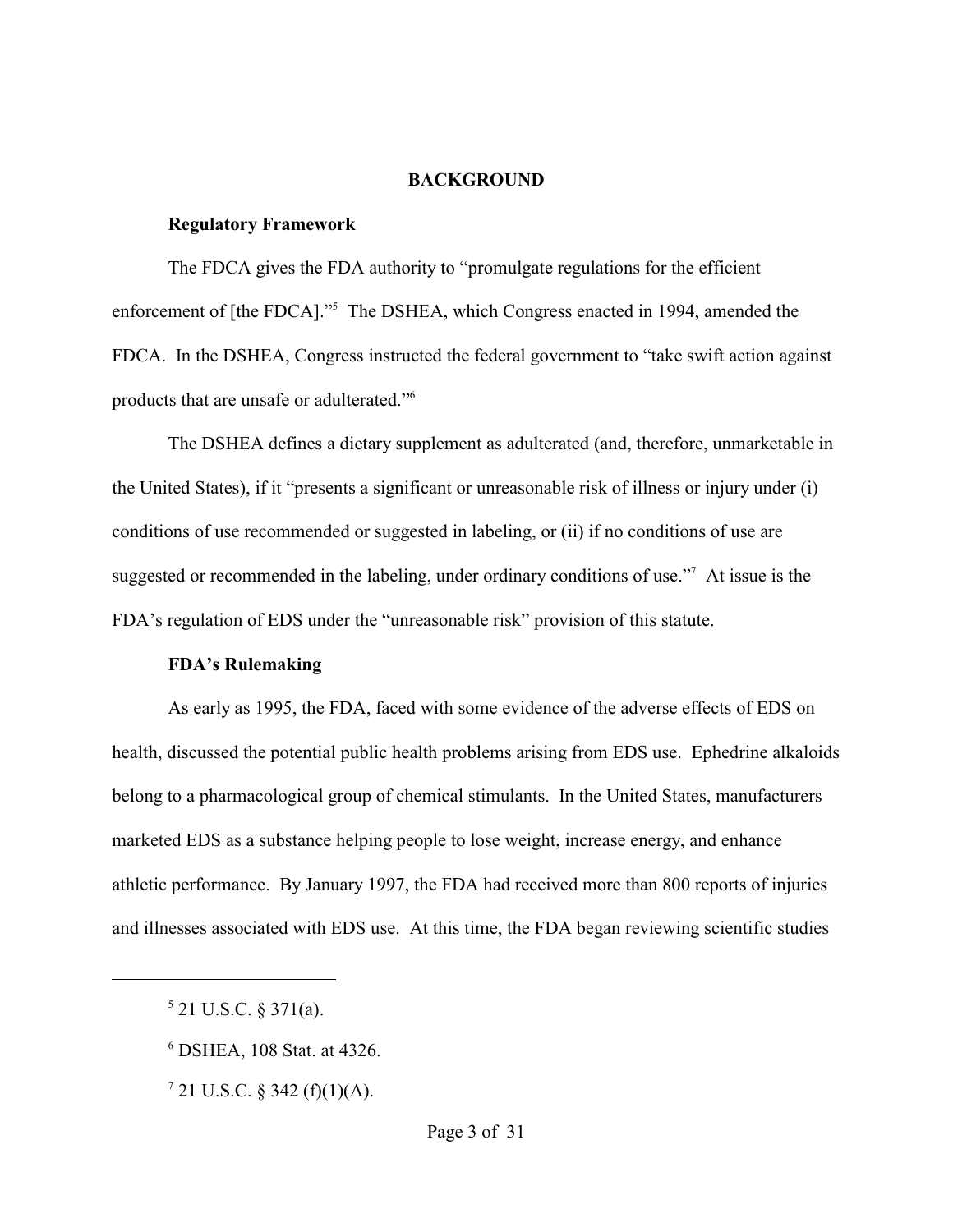and holding meetings on the safety of EDS. Also in 1997, the FDA began a rulemaking process, soliciting public comment on a proposed rule containing the FDA's contemplated formulation and labeling restrictions for EDS.

In brief, the FDA proposed that EDS would be considered adulterated if it contained eight or more milligrams of ephedrine alkaloids per serving or if its labeling recommended use resulting in an intake of eight or more milligrams within six hours, or twenty-four or more milligrams as a total daily intake. Additionally, the rule proposed to (1) prohibit labeling that would require a long-term intake of EDS to attain the purported effect, (2) prohibit manufacturers from combining ephedrine alkaloids with other stimulants, (3) require warning statements directing consumers not to take EDS for longer than seven days and alerting them to possible drug interactions, (4) require additional warning statements to advise at-risk consumers of the risks of EDS, and (5) require claims encouraging excessive, short-term intake to include a warning that the recommended intake could cause serious, adverse health effects.

In conjunction with the publication of its proposed rule, the FDA published the administrative record it had compiled to that point — a record containing 221 scientific and other references, as well as information on some of the adverse event reports the FDA had received. Later that same year, after the FDA received additional adverse event reports and found some omissions in the initial administrative record, the FDA reopened the period for public comment and made an additional record available to the public. Over the course of the next seven years, the FDA continued to compile and review scientific literature on EDS and continued to receive adverse event reports from the public.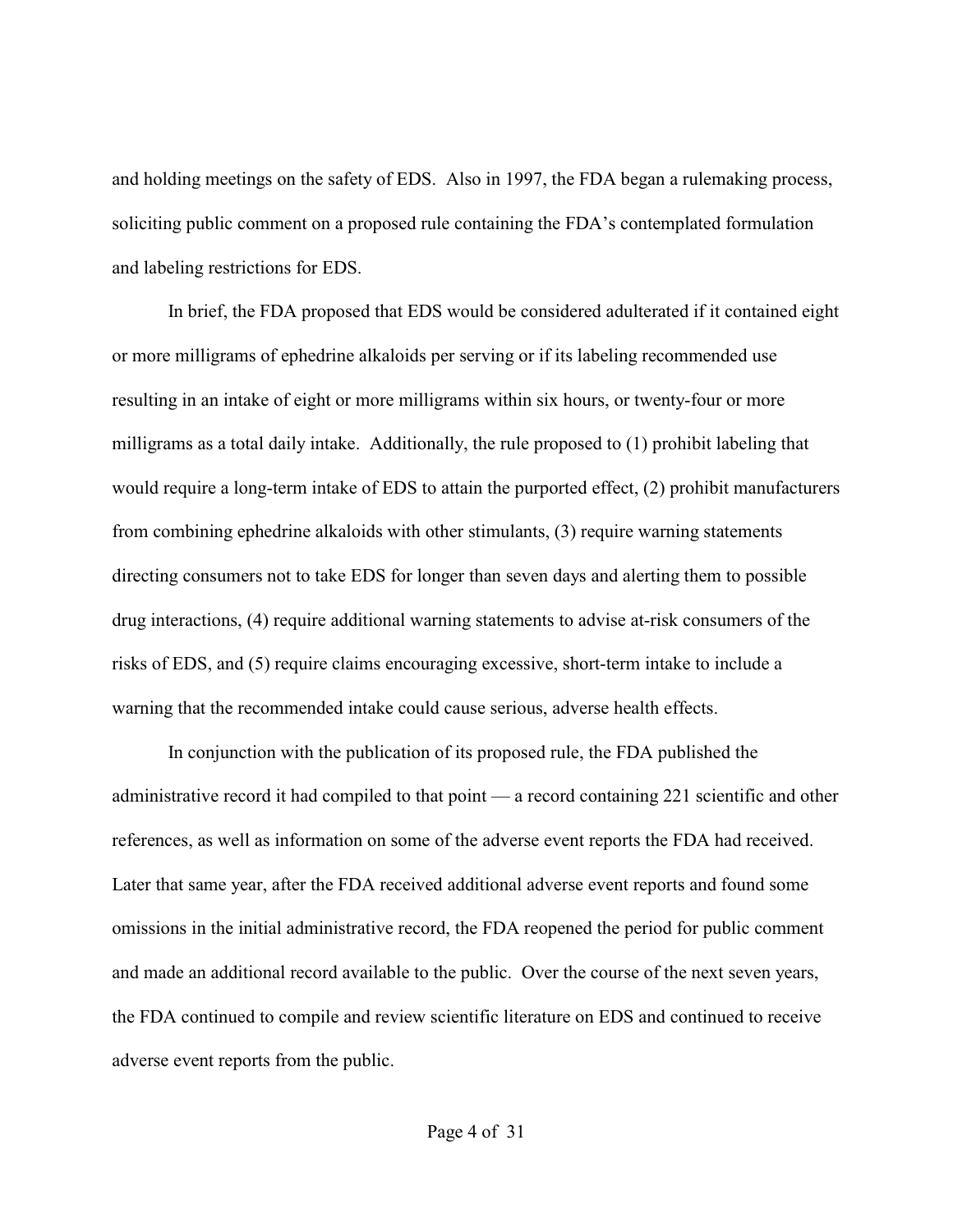In August 1999, the General Accounting Office issued a report concluding the FDA was generally justified in its consideration of EDS safety issues. However, the GAO recommended the FDA "provide stronger evidence on the relationship between the intake of dietary supplements containing ephedrine alkaloids and the occurrence of adverse reactions that support the proposed dosing level and duration of use limits."<sup>8</sup> Consequently, the FDA hired an expert to conduct further research on the health effects of EDS. Then, based on the report of the GAO as well as comments the FDA had received on the EDS restrictions it proposed, the FDA withdrew part of its proposed rule in April 2000. The agency stressed that its decision to withdraw part of its proposal did not limit its discretion to take action regarding EDS. Rather, it reflected the FDA's decision "to reconsider, with public input, whether any dietary ingredient level or duration of use limit for [EDS] is appropriate or whether alternative measures should be considered."<sup>9</sup> The FDA also announced the public availability of additional EDS-related scientific information and adverse event reports, and it again invited interested parties to submit comments and new information supporting the safety of EDS. Later, the FDA extended (and, at one point, reopened) this comment period. And, in August 2000, a public meeting was held to discuss the safety of EDS.

After more scientific evidence about the risks of EDS came to light, the FDA — for the fifth time — invited comment on its EDS proposal. With this invitation, the FDA proposed a

Dietary Supplements Containing Ephedrine Alkaloids, Withdrawal in Part, 65 Fed. Reg. <sup>8</sup> 17,474, 17,475 (Apr. 3, 2000) (internal quotations omitted).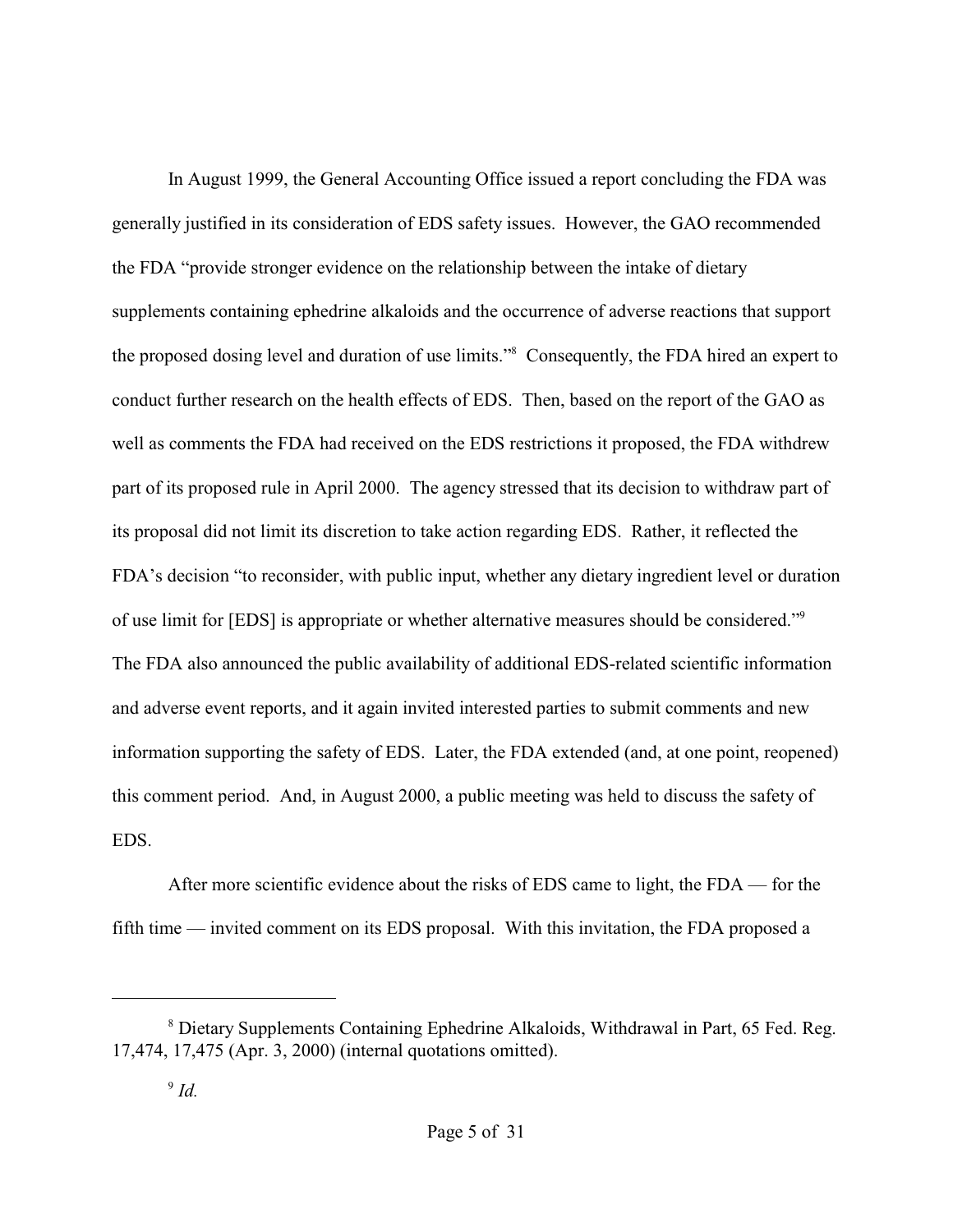warning statement for EDS. Tracking the language of  $\S$  342(f)(1) of the DSHEA, the FDA also stated that it intended to consider

whether in light of current information FDA should determine that dietary supplements containing ephedrine alkaloids present a 'significant or unreasonable risk of illness or injury under conditions or use recommended or suggested in labeling, or if no conditions of use are suggested or recommended in the labeling, under ordinary conditions of use.<sup>'10</sup>

In whole, the administrative record on EDS comprises more than 132,000 pages. The FDA received more than 48,000 comments during its notice-and-comment periods, and the FDA collected information on about 19,000 complaints or adverse events from EDS use. During the course of this rulemaking process, Nutracuetical responded to the FDA's request for comments several times, requesting regulatory exemptions for low-dose EDS.

On April 12, 2004, the FDA's final rule regarding EDS took effect. Under the final rule, parties can no longer market EDS in the United States — the FDA banned EDS at all dosage levels. In reaching the final rule, the FDA noted that it looked at the "well-known pharmacology of ephedrine alkaloids, the peer-reviewed scientific literature on the effects of ephedrine alkaloids, and the adverse events reported to have occurred in individuals following consumption of dietary supplements containing ephedrine alkaloids."<sup>11</sup> In the final rule, the FDA described, in detail, the short-term and long-term medical risks EDS pose to consumers. For instance, it cited evidence of increased blood pressure and resulting conditions such as stroke, heart attack, death,

 $10$  Dietary Supplements Containing Ephedrine Alkaloids; Reopening of the Comment Period, 68 Fed. Reg. 10,417, 10,419 (Mar. 5, 2003) (quoting 21 U.S.C. § 342(f)(1)(A)).

 $<sup>11</sup>$  Final Rule Declaring Dietary Supplements Containing Ephedrine Alkaloids Adulterated</sup> Because They Present an Unreasonable Risk, 69 Fed. Reg. 6788, 6788 (Feb. 11, 2004).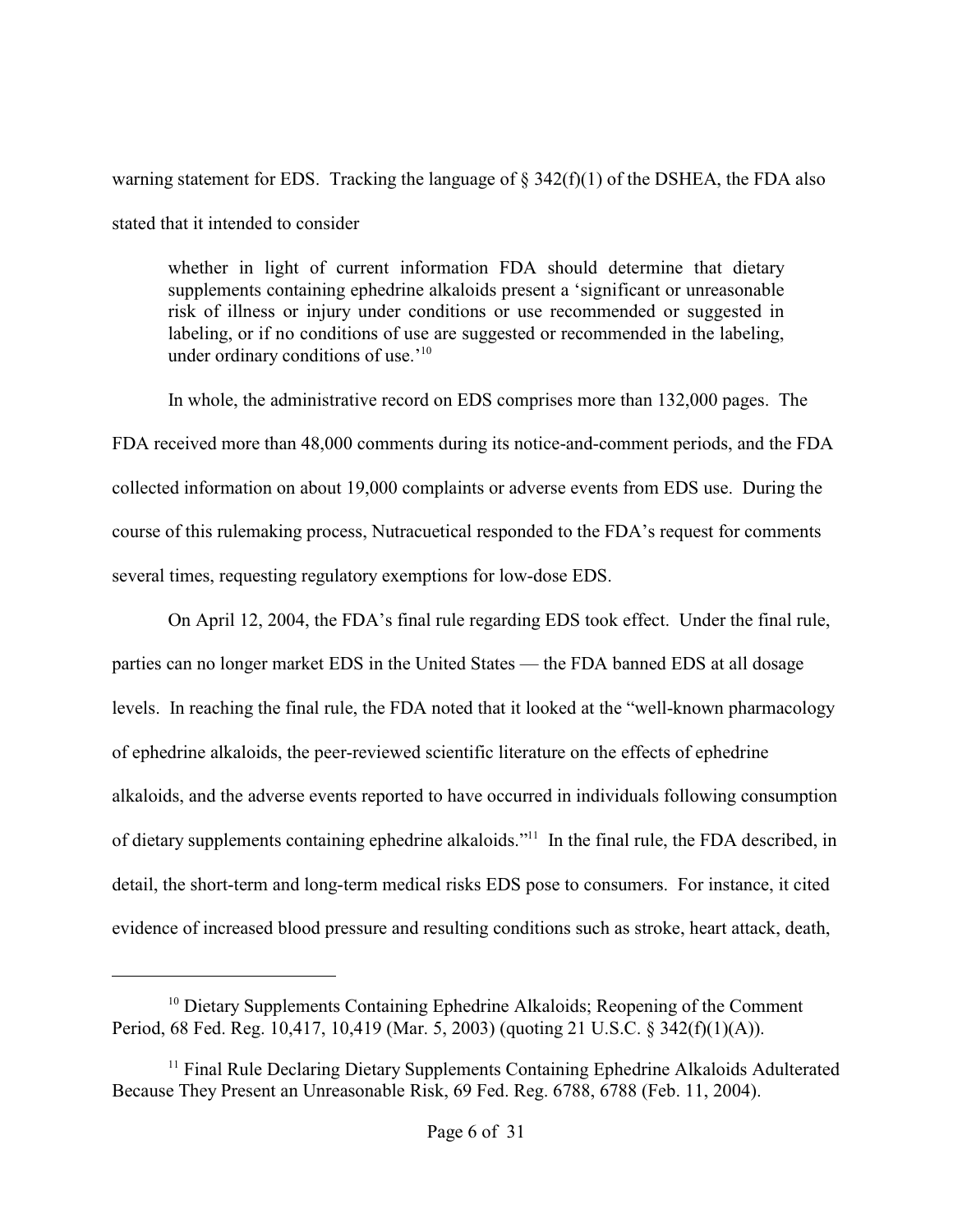and increased morbidity from heart failure and abnormal heart rhythms. Ultimately, the FDA concluded "[t]he best clinical evidence for a benefit [from EDS use] . . . supports only a modest short-term weight loss, insufficient to positively affect cardiovascular risk factors or health conditions associated with being overweight or obese."<sup>12</sup> The FDA determined, based on its riskbenefit analysis, that under all ordinary or recommended conditions of use, EDS present an "unreasonable risk of illness or injury."<sup>13</sup> Accordingly, in the final rule, the FDA classified EDS as an adulterated substance under the DSHEA.

### **Procedural Background**

In April 2005, this court (Campbell, J.) granted summary judgment to Nutraceutical on its claim that the FDA's final rule banning the sale of EDS violated 21 U.S.C. § 342(f)(1). Specifically, this court found the FDA's use of a risk-benefit analysis to support the final rule was contrary to Congress' intent and that the FDA failed to establish EDS posed an unreasonable risk of illness or injury at a dose of ten milligrams or less a day. The defendants appealed. On August 17, 2006, the Tenth Circuit reversed this court's decision and directed the court to enter summary judgment for the defendants and against Nutraceutical. Specifically, the Tenth Circuit held that "Congress unambiguously required the FDA to conduct a risk-benefit analysis under DSHEA."<sup>14</sup> According to the Tenth Circuit, the FDA had demonstrated that *any dose* of EDS posed an unreasonable risk of illness or injury, so the FDA's decision to ban EDS completely

 $12$  *Id.* at 6789.

<sup>&</sup>lt;sup>13</sup> *Id.* at 6788.

<sup>&</sup>lt;sup>14</sup> Nutraceutical, 459 F.3d at 1038.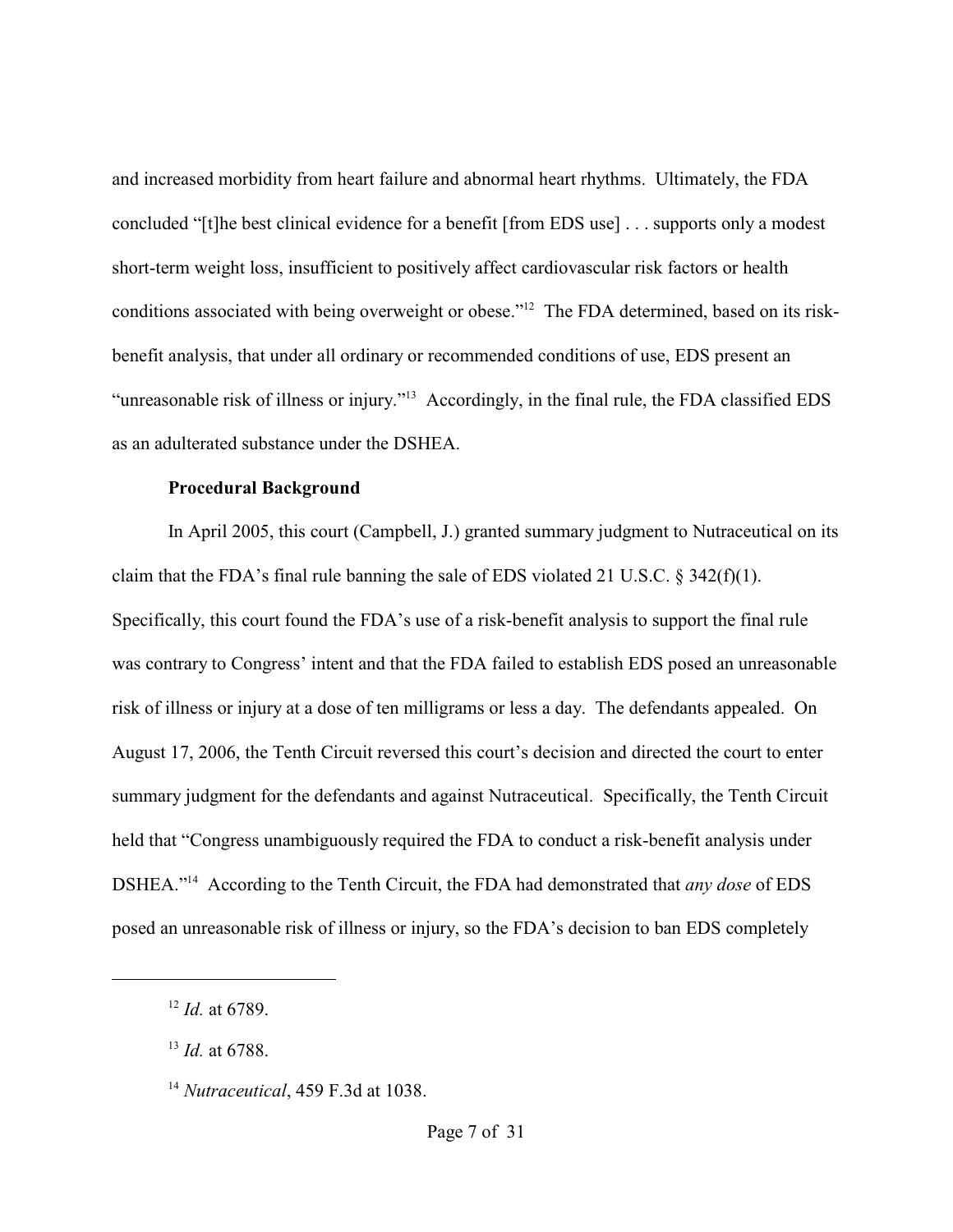was justified.<sup>15</sup> The Tenth Circuit remanded the case, and it was reassigned to the undersigned judge. In accordance with the Tenth Circuit's mandate, this court entered summary judgment for the defendants with regard to Nutraceutical's statutory challenge to the FDA's ban of EDS. This court then ordered further briefing on Nutraceutical's two remaining causes of action. Nutraceutical filed a motion for summary judgment on these two causes of action on December 20, 2006. The defendants responded by filing a cross-motion for summary judgment on January 18, 2007.

## **SCOPE AND STANDARD OF REVIEW**

In its pleadings, Nutraceutical seeks review of procedural and substantive components of the FDA's final rule, under the APA.<sup>16</sup> Specifically, Nutraceutical asserts (1) the FDA violated the APA by neglecting to adequately follow publication and comment requirements when adopting its final rule, and (2) the FDA acted in an arbitrary and capricious manner in violation of the APA when it banned EDS but failed to bring other products that contain ephedrine alkaloids, such as food and traditional Asian medicines, within reach of the final rule.

Although Nutraceutical requests judicial review of agency action under the APA, it styles its motion as a motion for summary judgment. The defendants respond in kind, but point out that "[r]eviews of agency action in the district courts must be processed *as appeals*."<sup>17</sup> The use of summary judgment procedures in administrative appeals is prohibited because such procedures

 $^{15}$  *Id.* at 1040–43.

<sup>&</sup>lt;sup>16</sup> See 5 U.S.C. §§ 553, 706.

<sup>&</sup>lt;sup>17</sup> Olenhouse v. Commodity Credit Corp., 42 F.3d 1560, 1580 (10th Cir. 1994).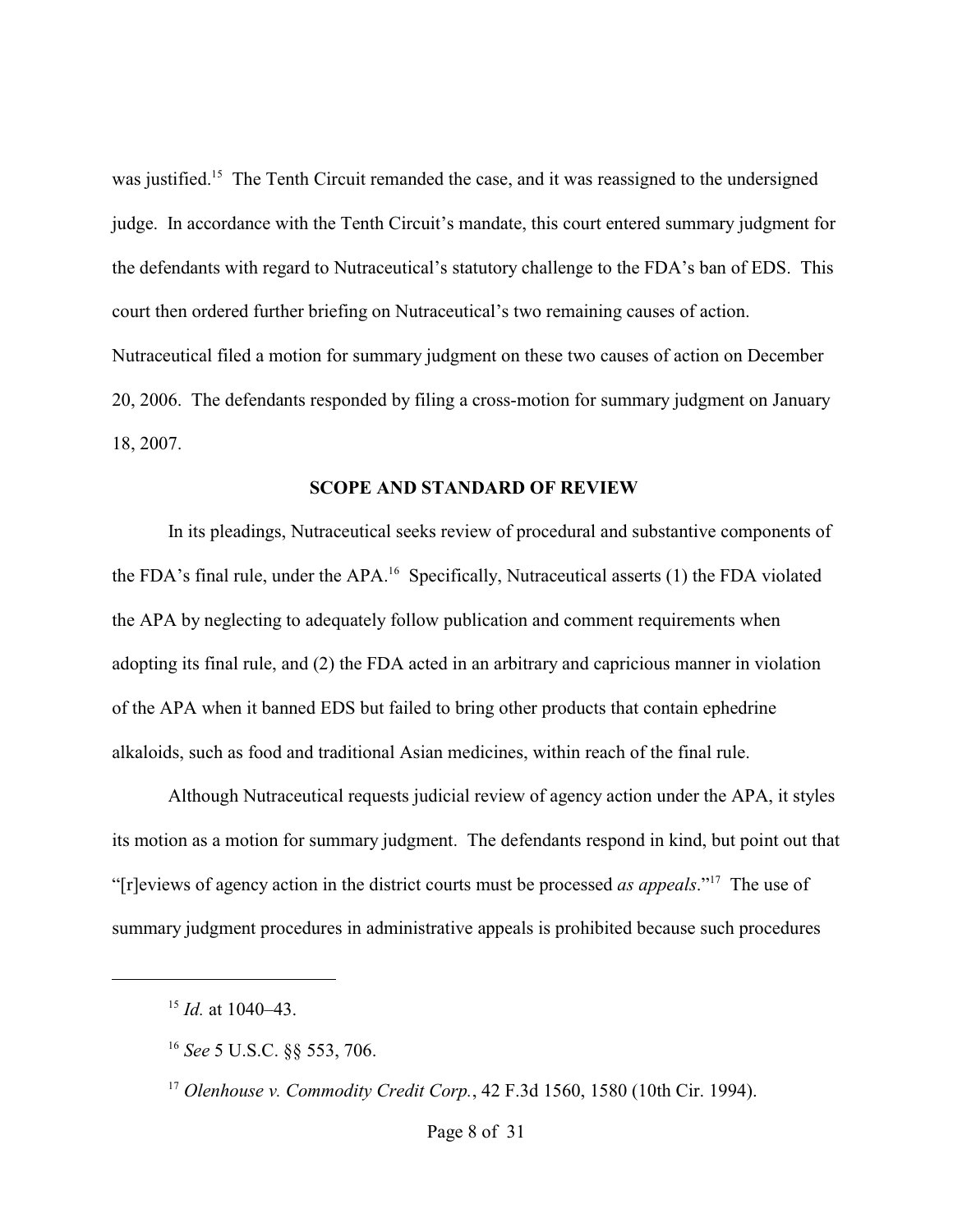"are conceptually incompatible with the very nature and purpose of an appeal."<sup>18</sup> In light of this, the court has treated the motions of Nutraceutical and the defendants as cross-appeals. Consequently, the court has substantively reviewed the administrative record to assess the FDA's actions and has considered no evidence outside of the administrative record and no *post hoc* rationalizations of counsel.<sup>19</sup>

Section 701 of the APA provides courts with authority to review agency actions unless there is a statutory prohibition on such review or the action is committed to agency discretion as a matter of law.<sup>20</sup> Neither prohibition appears to be at issue here. In a case such as this one, the "essential function of judicial review is a determination of (1) whether the agency acted within the scope of its authority, (2) whether the agency complied with prescribed procedures, and (3) whether the action is otherwise arbitrary, capricious, or an abuse of discretion."<sup>21</sup> The FDA's authority is not at issue here, but Nutraceutical challenges its compliance with procedures and the arbitrariness and capriciousness of its action pursuant to the APA.

Section 706 of the APA governs judicial review of both formal and informal agency

action. This section mandates that the

reviewing court . . . hold unlawful and set aside agency action, findings, and conclusions found to be —

 $^{18}$  *Id.* 

<sup>19</sup> See id.

<sup>20</sup> Thomas Brooks Chartered v. Burnett, 920 F.2d 634, 641–42 (10th Cir. 1990) (construing 5 U.S.C.  $\S 701$  (a)(1)–(2)).

<sup>21</sup> Olenhouse, 42 F.3d at 1574.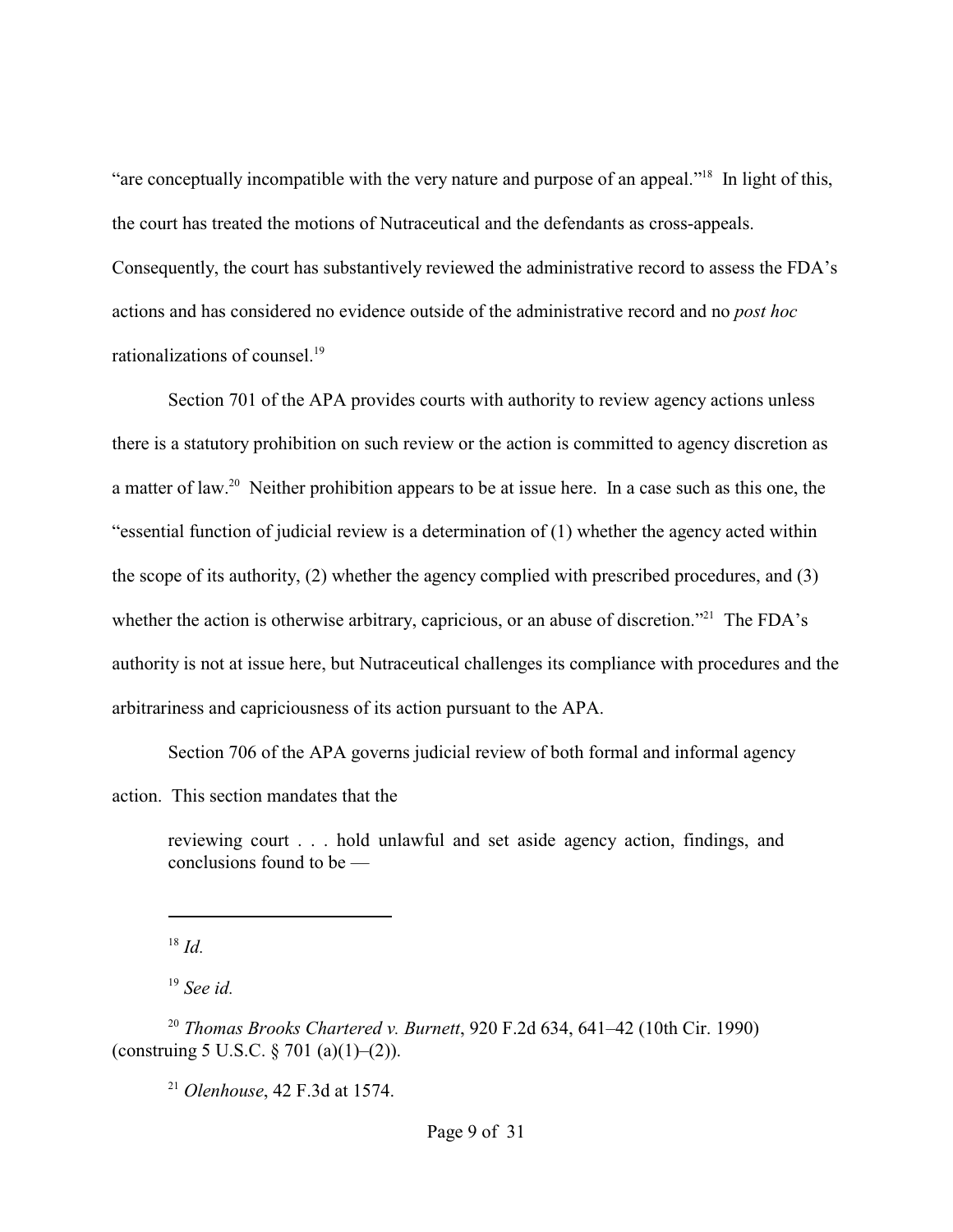(A) arbitrary, capricious, an abuse of discretion, or otherwise not in accordance with law;

(B) contrary to constitutional right, power, privilege, or immunity;

(C) in excess of statutory jurisdiction, authority, or limitations, or short of statutory right;

(D) without observance of procedure required by law . . . .  $^{22}$ 

Although a presumption of regularity attaches to agency decisions, the presumption does not prevent courts from conducting "a thorough, probing, in-depth review."<sup>23</sup>

## **DISCUSSION**

The parties have asked the court to determine whether the FDA's promulgation of the final rule was inconsistent with APA requirements; specifically, the notice-and-comment requirement and the prohibition against arbitrary and capricious agency action. The court finds the FDA's process and its final rule to be compliant with the APA's notice-and-comment requirements. Further, the FDA acted consistently with the statutory scheme by excluding nondietary supplement products containing ephedrine alkaloids from the reach of the final rule. Accordingly, the court finds Nutraceutical has failed to meet its burden in challenging the FDA's action under the APA.

## I. THE FDA'S COMPLIANCE WITH PRESCRIBED PROCEDURES — NOTICE AND **COMMENT**

Nutraceutical first alleges the FDA's rulemaking was invalid because it failed to comply with the APA's publication requirements and comment requirements. With regard to publication, Nutraceutical provides no support for its objections. The APA contains broad and

 $22$  5 U.S.C. § 706.

<sup>&</sup>lt;sup>23</sup> Citizens to Preserve Overton Park v. Volpe,  $401$  U.S.  $402$ ,  $415$  (1971).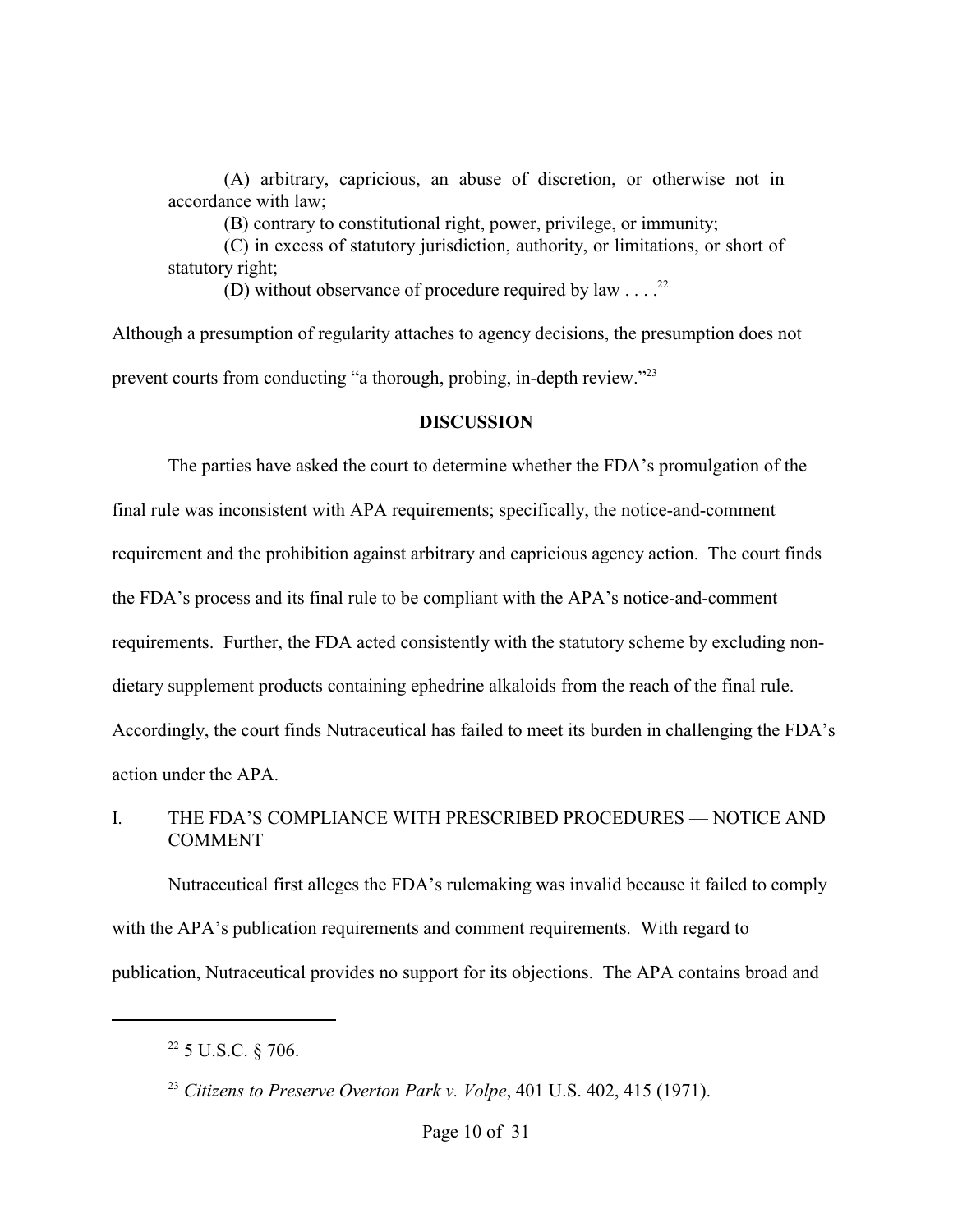comprehensive publication requirements for agencies.<sup>24</sup> But Nutraceutical fails to indicate which provision the FDA violated or to offer any evidence to support such a claim. Instead, Nutraceutical's failure-to-publish argument seems more like a sufficiency-of-notice argument under 5 U.S.C. § 553, so the court addresses it as such.

With regard to notice and comment, Nutraceutical generally objects to the FDA's alleged failure to comply with the APA's requirements and Nutraceutical alleges pointed and specific notice-and-comment failures by the FDA. In particular, Nutraceutical objects to the FDA's alleged announcement of a consolidated standard in its proposed rule, then rejection of that standard in its final rule, and to the FDA's alleged failure to follow notice-and-comment procedures before adopting a risk-benefit analysis. In addition, Nutraceutical claims that in violation of notice-and comment procedures, the FDA rejected the requirement from its proposed rule that harm from EDS be established causally, and it created a standard for all dietary supplements in the final rule instead of limiting the standard to EDS, as in the proposed rule.

# A. *General Challenge to Notice-and-Comment Procedures*

Section 553 of the APA sets forth the procedures agencies must follow in rulemaking.<sup>25</sup> First, the agency must give notice of the proposed rulemaking:

General notice of proposed rule making shall be published in the Federal Register, unless persons subject thereto are named and either personally served or otherwise have actual notice thereof in accordance with law. The notice shall include . . . either

<sup>&</sup>lt;sup>24</sup> See 5 U.S.C. § 552.

<sup>&</sup>lt;sup>25</sup> *See id.* § 553.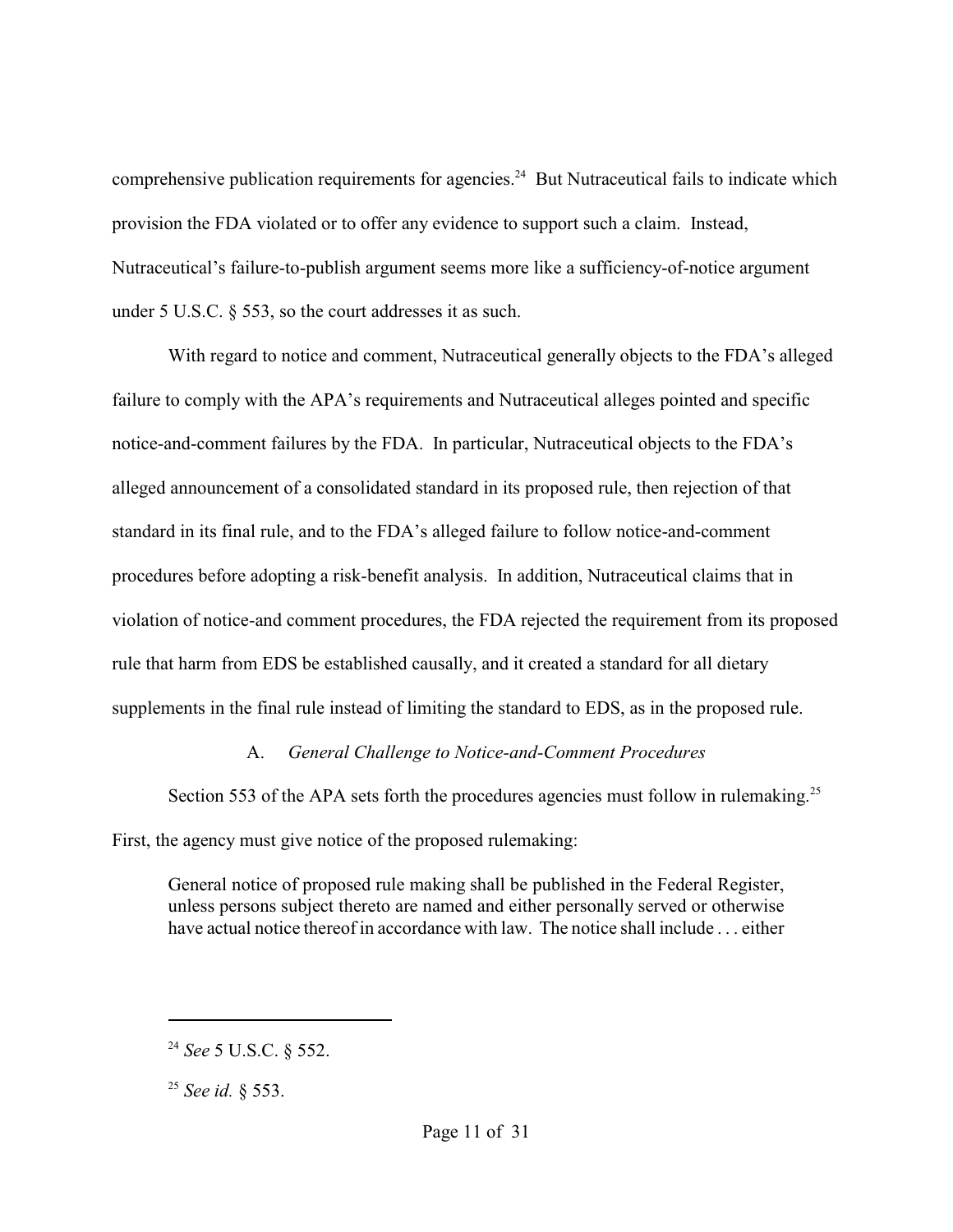the terms or substance of the proposed rule or a description of the subjects and issues involved.<sup>26</sup>

But "the notice need not specifically identify 'every precise proposal which [the agency] may ultimately adopt as a final rule." $27$  Notice is adequate if it allows for meaningful public participation by "fairly appris[ing] interested persons' of the nature of the rulemaking."<sup>28</sup>

After the agency provides the requisite notice, it must provide an opportunity for comment: "the agency shall give interested persons an opportunity to participate in the rule making through submission of written data, views, or arguments with or without opportunity for oral presentation."<sup>29</sup> The APA requires only limited opportunity to participate — no more. To impose on the FDA more stringent procedural requirements than called for in § 553 would violate the Supreme Court's direction that agencies must have discretion to formulate their own procedures. 30

After an agency subjects a proposal to this notice-and-comment process, it often publishes a final rule. But it is not unusual for an agency's final rule to differ from its proposed rule. Change is often a natural result of the notice-and-comment procedure:

*Chemical Mfrs. Ass'n v. EPA*, 870 F.2d 177, 203 (5th Cir. 1989) (quoting *United* <sup>27</sup> *Steelworkers of Am. v. Schuylkill Metals*, 828 F.2d 314, 317 (5th Cir. 1987)).

<sup>28</sup> United Steelworkers of Am. v. Marshall, 647 F.2d 1189, 1221 (D.C. Cir. 1980) (quoting  *Am. Iron & Steel Inst v. EPA*, 568 F.2d 284, 293 (3d Cir. 1977)).

 $29$  5 U.S.C. § 553(c).

<sup>30</sup> See Vermont Yankee Nuclear Power Corp. v. Natural Res. Defense Council, 435 U.S. 519, 543 (1978).

 $^{26}$  *Id.* § 553(b).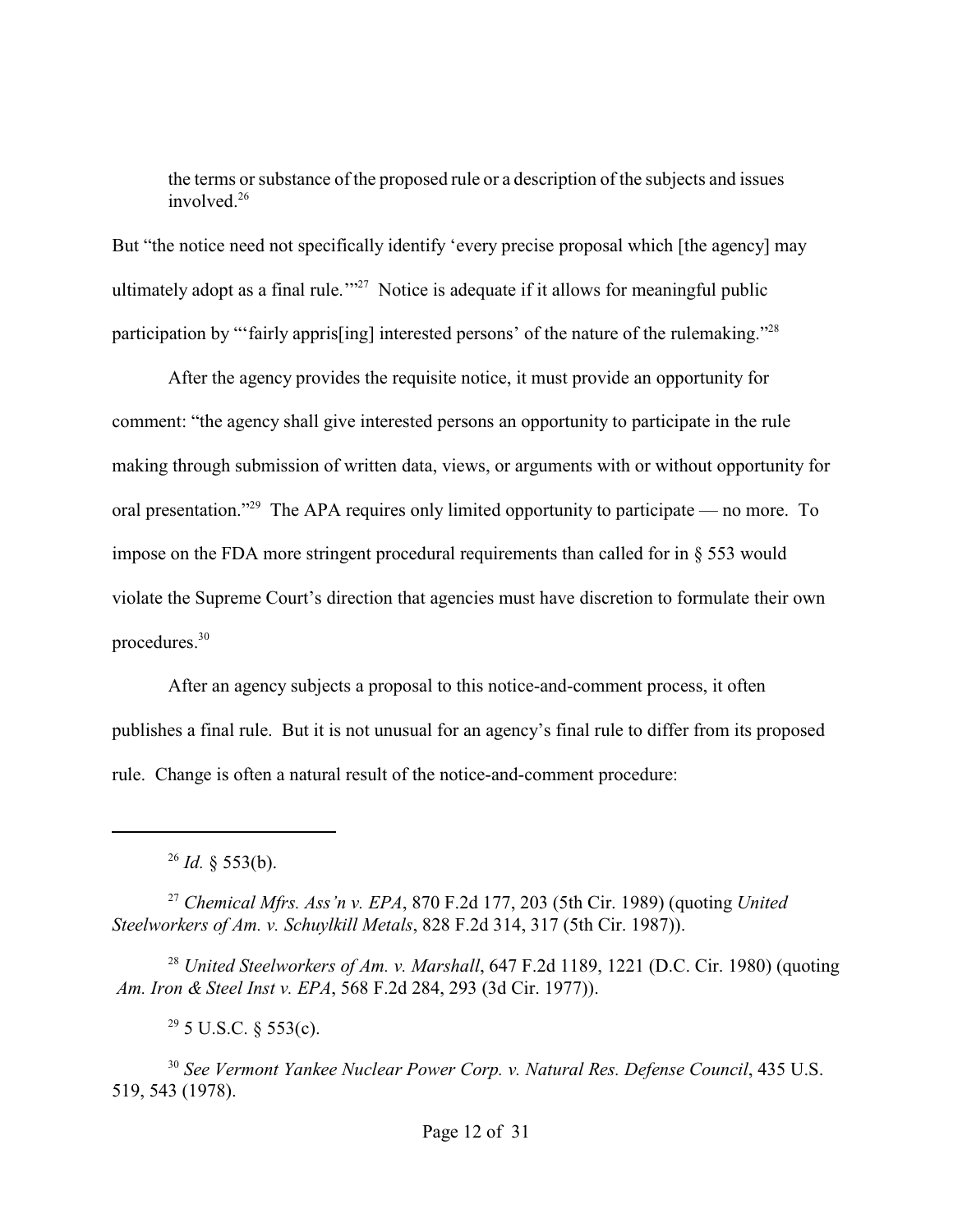That an agency changes its approach to the difficult problems it must address does not signify the failure of the administrative process. Instead, an agency's change of course, so long as generally consistent with the tenor of its original proposals, indicates that the agency treats the notice-and-comment process seriously . . . .<sup>31</sup>

The rule allowing an agency to make changes to its proposed rule after the notice-and-comment period has ended, without requiring the agency to elicit a new round of comments, is "well settled and sound."<sup>32</sup> "To hold otherwise would 'lead to the absurdity that in rule making under the APA the agency can learn from the comments on its proposals only at the peril of starting a new procedural round of commentary."<sup>33</sup> Generally, if the final rule is a "logical outgrowth" of the proposed rule, the notice of proposed rulemaking will be sufficient to forecast the final rule.<sup>34</sup>

In this case, the FDA provided the public with generous notice that it planned to regulate EDS under 21 U.S.C. § 342(f)(1)(A). The FDA published its proposed rule in the Federal Register in 1997, flagging its concerns about the safety of EDS.<sup>35</sup> In total, the EDS rulemaking process spanned seven years and included five comment periods — the FDA received over 48,000 comments. During this time, the FDA continued to release additional scientific evidence

*Am. Med. Ass'n v. United States*, 887 F.2d 760, 767 (7th Cir. 1989). <sup>31</sup>

<sup>32</sup> Beirne v. Sec'y of the Dep't of Agric., 645 F.2d 862, 865 (10th Cir. 1981).

<sup>33</sup> Id. (quoting *Int'l Harvester Co. v. Ruckelshaus*, 478 F.2d 615, 632 n.51 (D.C. Cir. 1973)); *see also Small Refiner Lead Phase-Down Task Force v. EPA*, 705 F.2d 506, 546–47 (D.C. Cir. 1983).

<sup>34</sup> See Small Refiner, 705 F.2d at 547; see also Am. Mining Congress v. Thomas, 772 F.2d 617, 637 (10th Cir. 1985).

<sup>35</sup> Dietary Supplements Containing Ephedrine Alkaloids, 62 Fed. Reg. 30,678 (June 4, 1997).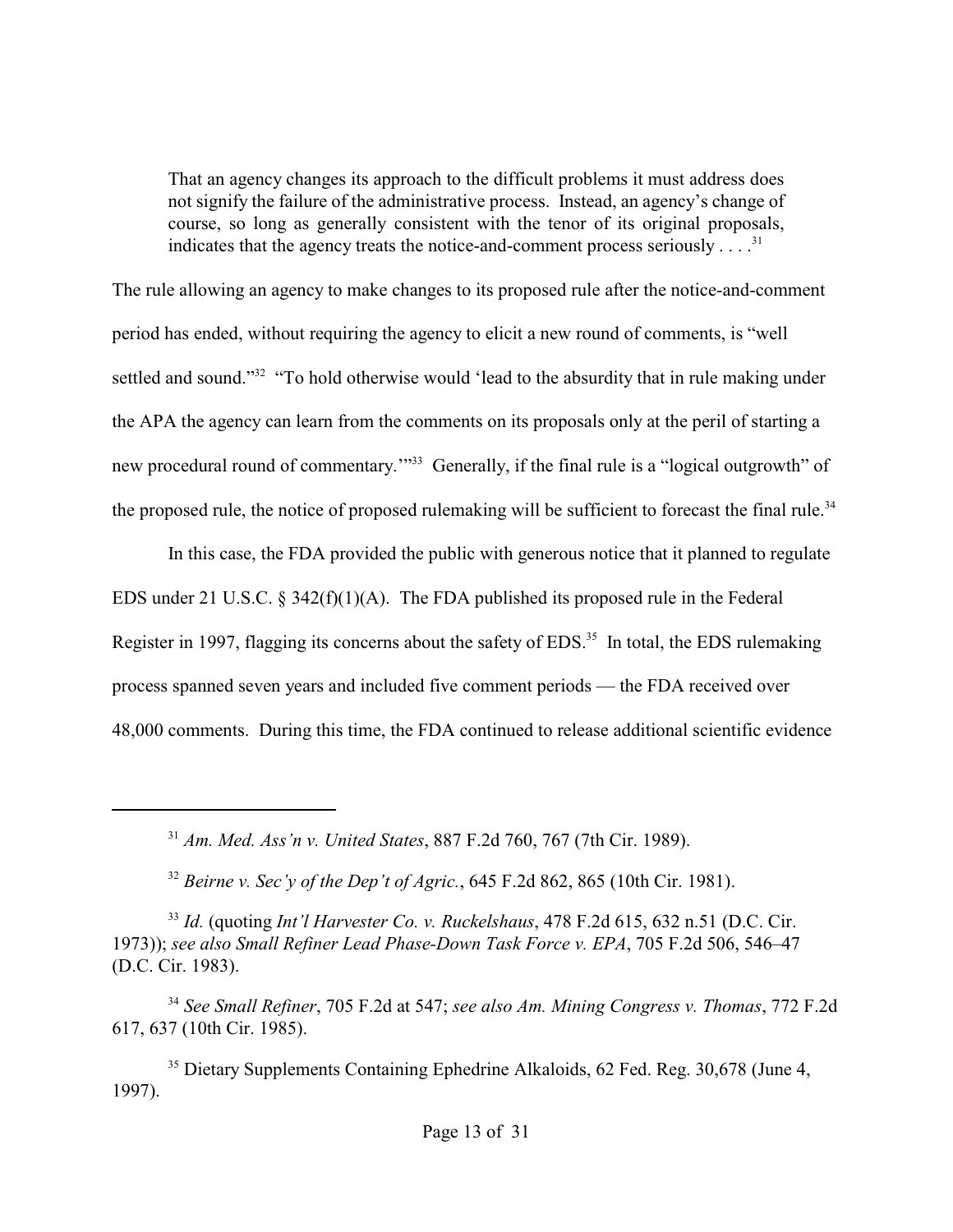as well as information on the ever-increasing, EDS-related complaints and adverse event reports submitted to the FDA.

These extensive notice-and-comment efforts easily meet APA requirements, even though the FDA's final rule differed from the proposed rule, because the final rule was a logical outgrowth of the 1997 proposal. Indeed, it would seem odd for the FDA to continue to endorse its proposed rule after reviewing such an extensive and long-spanning record. The notices in the Federal Register between 1997 and 2004 more than adequately revealed the subject matter of the final rule and foreshadowed the probable outcome. In other words, in light of the Federal Register notices, the final rule was foreseeable. First, both the proposed rule and the final rule address the adulteration of EDS and degree and type of restrictions necessary to manage the risks of EDS. And from 1997 until 2004, the FDA repeatedly gave notice that it was specifically considering whether the FDA should find EDS adulterated (and, therefore, prohibited) under 21 U.S.C. § 342(f)(1)(A). In both the final and the proposed rules, the FDA cited the adulteration standard of  $\S 342(f)(1)(A)$  as a basis for its regulatory authority. Also, in the record accompanying the proposed rule, the FDA discussed the specific range of alternatives it had available to it. As one option, the FDA considered "[b]an[ning] dietary supplements that contain ephedrine alkaloids."<sup>36</sup> Expounding on this option, the FDA pointed to a significant reduction in the expected number of adverse events that would result from such a ban. This notice alone amply alerted the public that the FDA might adopt a final rule that included any strategy

 $^{36}$  *Id.* at 30,705.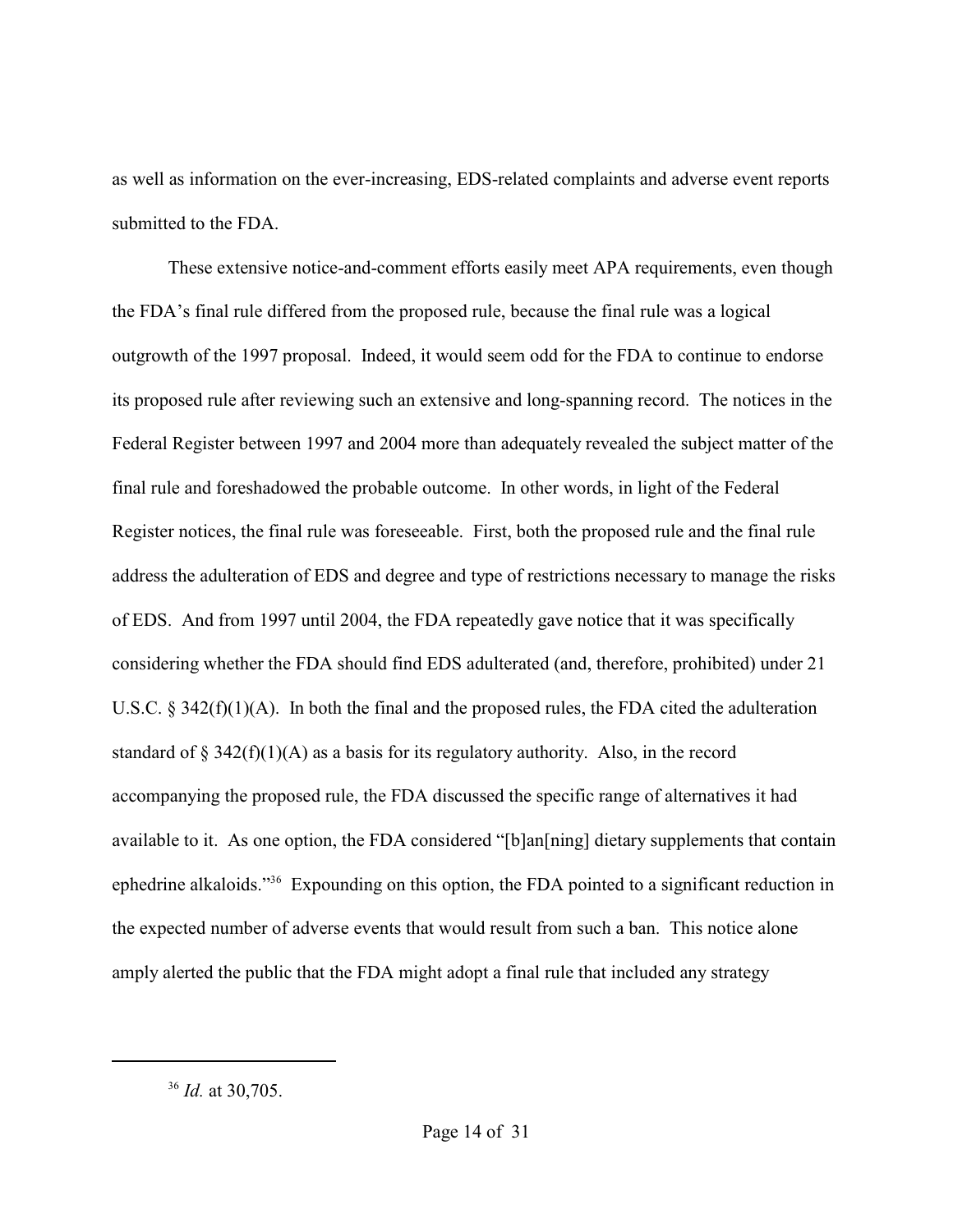available under the DSHEA to regulate EDS and it forecast the possibility that the FDA would ultimately decide to ban EDS.

The unfolding of the "comment" process also lends support to the conclusion that the FDA's notice was adequate. Each of the five times it opened up comment periods, the FDA specifically requested information about the safety of EDS. And when the FDA solicited comments in March 2003, it requested comments on whether EDS posed an unreasonable risk of illness or injury under  $\S 342(f)(1)(A)$ , forecasting its use of this standard in the final rule. Additionally, the comments submitted to the FDA demonstrate the adequacy of the notice. For example, a number of comments submitted specifically address a risk-benefit analysis when discussing "unreasonable risk." Such comments, while not determinative of the adequacy of the notice, provide support for a finding that the final rule was a logical outgrowth of the proposed rule.<sup>37</sup> Therefore, although the extent of the regulatory restrictions in the final rule differed from the proposed rule, the progression to the final rule was predictable.

 Nutraceutical's own participation in the rulemaking process belies its claims that the FDA provided statutorily inadequate notice or failed to comply with comment requirements. Nutraceutical was repeatedly involved in the process — from 1997 to the time the FDA promulgated the final rule — submitting detailed comments. That the FDA was unpersuaded by Nutraceutical's requests to exempt its product from regulation does not call into question the sufficiency of the FDA's notice-and-comment procedures. Nutraceutical had notice the FDA might adopt any degree of regulation required to address its concerns about the safety of EDS and

<sup>&</sup>lt;sup>37</sup> See Shell Oil Co. v. EPA, 950 F.2d 741, 757 (D.C. Cir. 1991).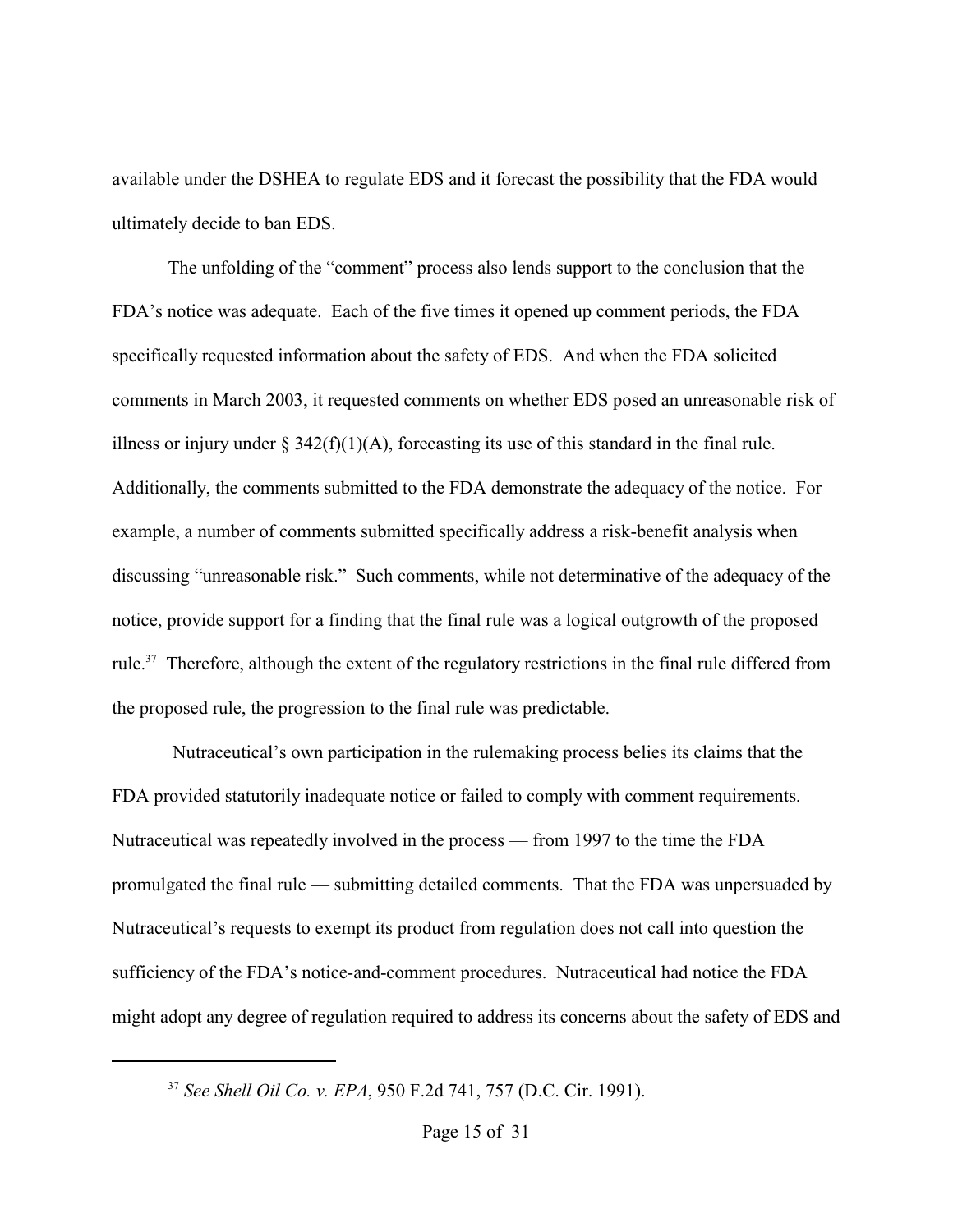Nutraceutical had a full and fair opportunity to comment on all significant issues during the rulemaking process.

In sum, the court cannot find the notice-and-comment procedures the FDA followed to be violative of § 553 or to be otherwise constitutionally impermissible. The FDA fairly apprised interested parties of the nature of the rulemaking and provided them with a meaningful opportunity to participate.

### B. *Specific Challenges to Notice-and-Comment Procedures*

In addition to making a general challenge to the sufficiency of the notice-and-comment procedures afforded by the FDA, Nutraceutical specifically objects to the FDA's alleged announcement of a consolidated standard in its proposed rule, then rejection of that standard in its final rule. And Nutraceutical argues the FDA should have subjected its adoption of a riskbenefit analysis to notice-and-comment procedures. Further, Nutraceutical claims the FDA violated notice-and-comment requirements by moving from a causal requirement in its proposed standard to no such requirement in its final rule, and by announcing a standard for all dietary supplements in the final rule even though it limited the proposed rule to EDS.

### 1. Rejection of a Consolidated Standard

Nutraceutical argues the FDA violated the APA by failing to provide notice and an opportunity to comment on its alleged change from a "consolidated" standard in its 1997 proposal to a risk-benefit analysis in its final rule. At the outset, this particular challenge appears to be foreclosed because it is a new argument — Nutraceutical did not raise this alleged policy change in its complaint or its statement of the causes of action remaining. In both documents,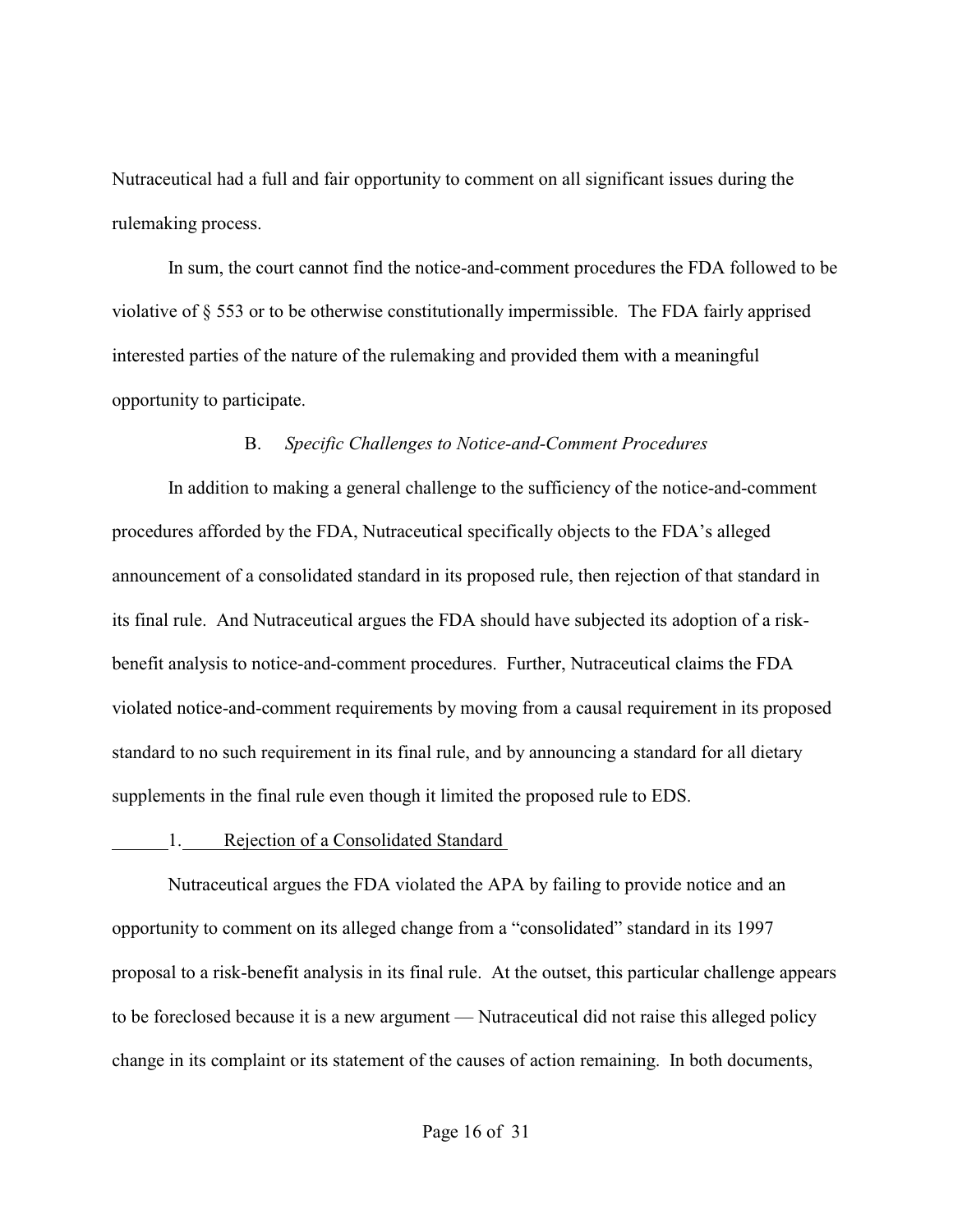Nutraceutical alleged only that the FDA "failed to provide advance notice and opportunity for public comment on its new risk/benefit standard" in violation of the APA.<sup>38</sup> This omission forecloses Nutraceutical's argument, since the purpose of the parties' briefs and this order is to deal with the remaining issues in the case — not to address new arguments.

Even if Nutraceutical had properly made this allegation, the claim fails on the merits. Nutraceutical's claim fails because the FDA never expressed an intent to rely on a consolidated standard and never actually relied on such a standard. This undercuts Nutraceutical's entire argument, because unless the FDA used a consolidated standard or expressed an intent to rely on such a standard, the FDA could not reject or alter the standard. And the FDA would have no requirement to provide notice or request comment on a nonexistent standard. Nutraceutical contends that in the FDA's proposed rule, it combined the adulteration standard of "injurious to health" from § 342(a)(1), with both the "significant risk" and "unreasonable risk" standards from § 342(f)(1)(A). This newly-created standard, argues Nutraceutical, consolidated standards for dietary supplements and conventional foods into one. The FDA responds that it referred to both the "injurious to health" standards and the "significant or unreasonable risk" standards as independent bases for finding EDS to be adulterated, but it never consolidated the two standards.

In its proposed rule, the FDA tentatively determined that, to effectively address the risks of EDS, several measures needed to be addressed, including: (1) limiting ephedrine alkaloids to less than eight milligrams per serving; (2) requiring the label to limit ephedrine alkaloids to an intake of less than eight milligrams in a six-hour period and a total daily intake of less than

 $38$  Compl. 11, ¶ 46 (Docket No. 1).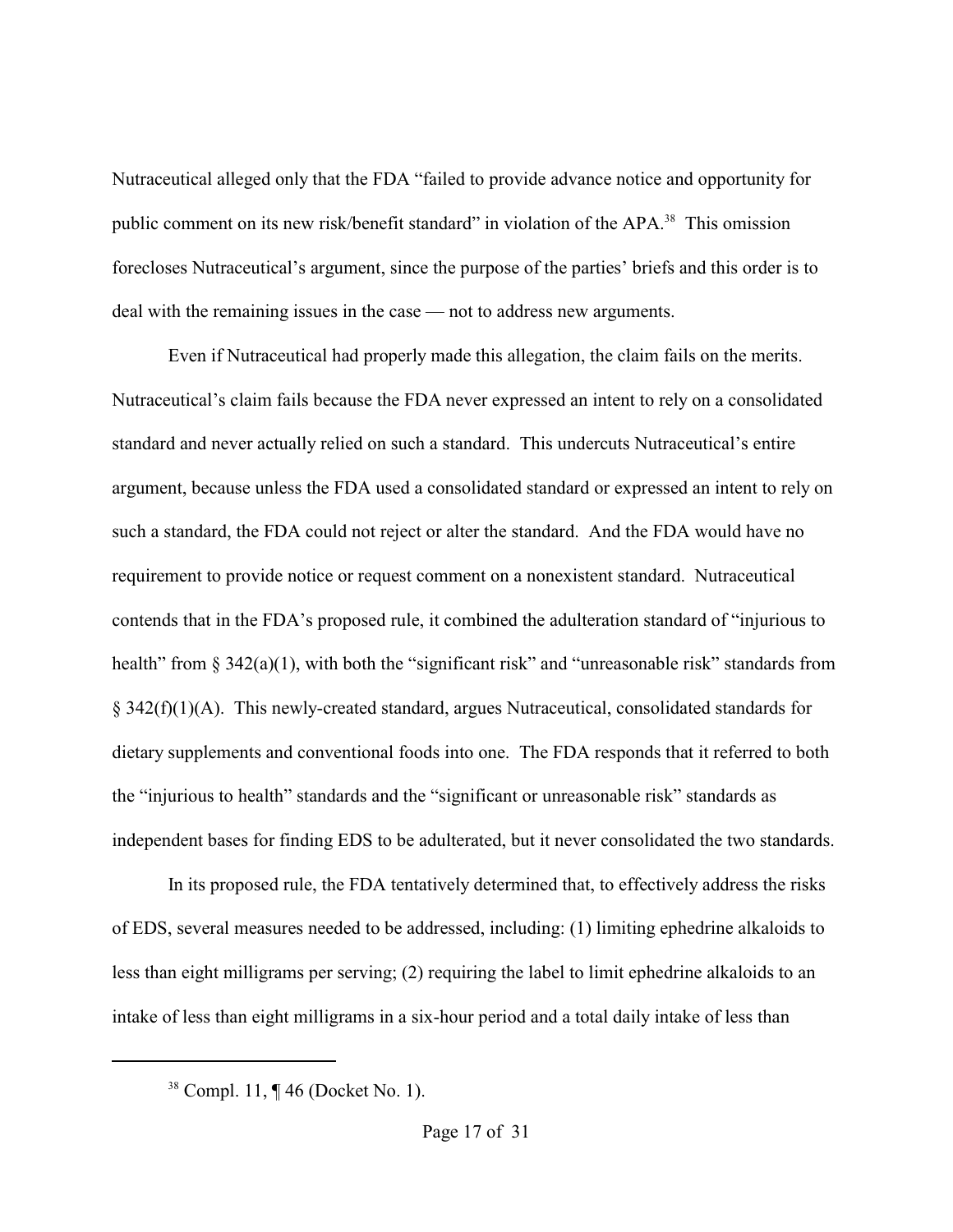twenty-four milligrams; (3) requiring the label to state that the product should not be used for more than seven days; and (4) prohibiting the use of ingredients with stimulant effects in combination with EDS. The FDA specifically cited to  $\S 342(f)(1)(A)$  in its discussion of the each of these four factors. With regard to the first measure, the FDA also determined that a finding of adulteration possibly could be supported by  $\S$  342(a)(1) because a level of ephedrine alkaloids higher than eight milligrams may make the supplement injurious to health.

Nutraceutical stretches things too far by claiming this citation to two different provisions of the FDCA as authority for the FDA's proposal somehow creates a new policy or consolidated standard. The plain language of the proposed rule supports the FDA's claim that the standards remain distinct. Nutraceutical repeatedly cites the following language from the proposed rule:

Based on the available evidence and the likely sources of measurement error around estimated intake levels, the agency tentatively concludes that the use of dietary supplements containing 8 mg or more ephedrine alkaloids per serving may render the dietary supplement injurious to health. The agency also tentatively concludes that consumption of dietary supplements that contain this level or more of ephedrine alkaloids presents a significant and unreasonable risk of illness or injury under the conditions of use recommended or suggested in the labeling  $\dots$ <sup>39</sup>

But the court fails to see how this passage supports Nutraceutical's claim. Nowhere does the FDA state (or even imply) it adopted a standard combining  $\S 342(a)(1)$  with  $\S 342(f)(1)(A)$ . Rather, the FDA again referred to two possible grounds for its regulatory approach. It tentatively concluded EDS containing eight or more milligrams of ephedrine alkaloids might be injurious to health under § 342(a)(1). It *also* tentatively concluded these same EDS posed both a significant and an unreasonable risk under  $\S 342(f)(1)(A)$ . This wording does not indicate a combined

 $39$  Dietary Supplements Containing Ephedrine Alkaloids, 62 Fed. Reg. at 30,693.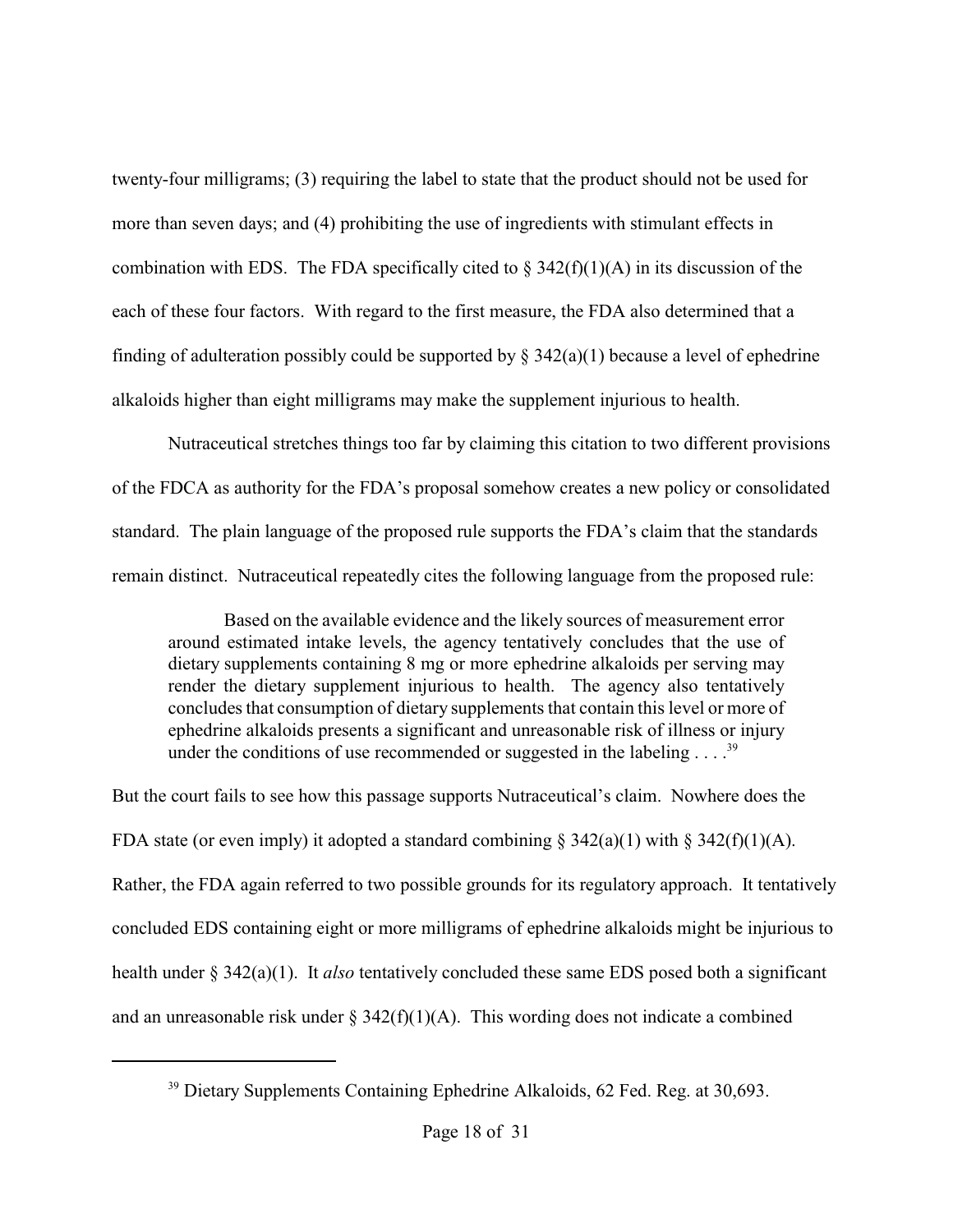standard of "injurious to health" and "significant risk" and "unreasonable" risk, nor does it indicate the FDA consolidated the standards applicable to conventional foods with those applicable to dietary supplements. This citation to and use of two independent grounds of authority provided notice the FDA might rely on either or both of the provisions in the final rule — it did not constitute an adoption of a consolidated standard.

As further evidence that the FDA had endorsed a standard (the consolidated standard) and departed from it, Nutraceutical cites to the FDA's statement in the final rule that it was pronouncing an unreasonable risk standard for the first time. Nutraceutical repeats the "first time" language again and again in its pleadings, as if the phrase somehow magically proves the FDA utilized statutorily inadequate notice-and-comment procedures. But the defendants persuasively explain that with this language, the FDA was simply noting that it had not removed products from the market under the DSHEA's adulteration of dietary supplements provision before.

This explanation is consistent with and supported by the FDA's own language in the administrative record. In the final rule, the FDA explained that it used its rulemaking authority to address EDS because it was "articulating a standard for unreasonable risk under  $402(f)(1)(A)$  $[\S$  342(f)(1)(A)] of the act for the first time and because it is more efficient to declare these products adulterated as a category than to remove them from the market in individual enforcement actions." $40$  In other words, the FDA simply observed that because it was interpreting the adulteration standard of  $\S 342(f)(1)(A)$  for the first time, it used its rulemaking

 $40$  Final Rule, 69 Fed. Reg. at 6794.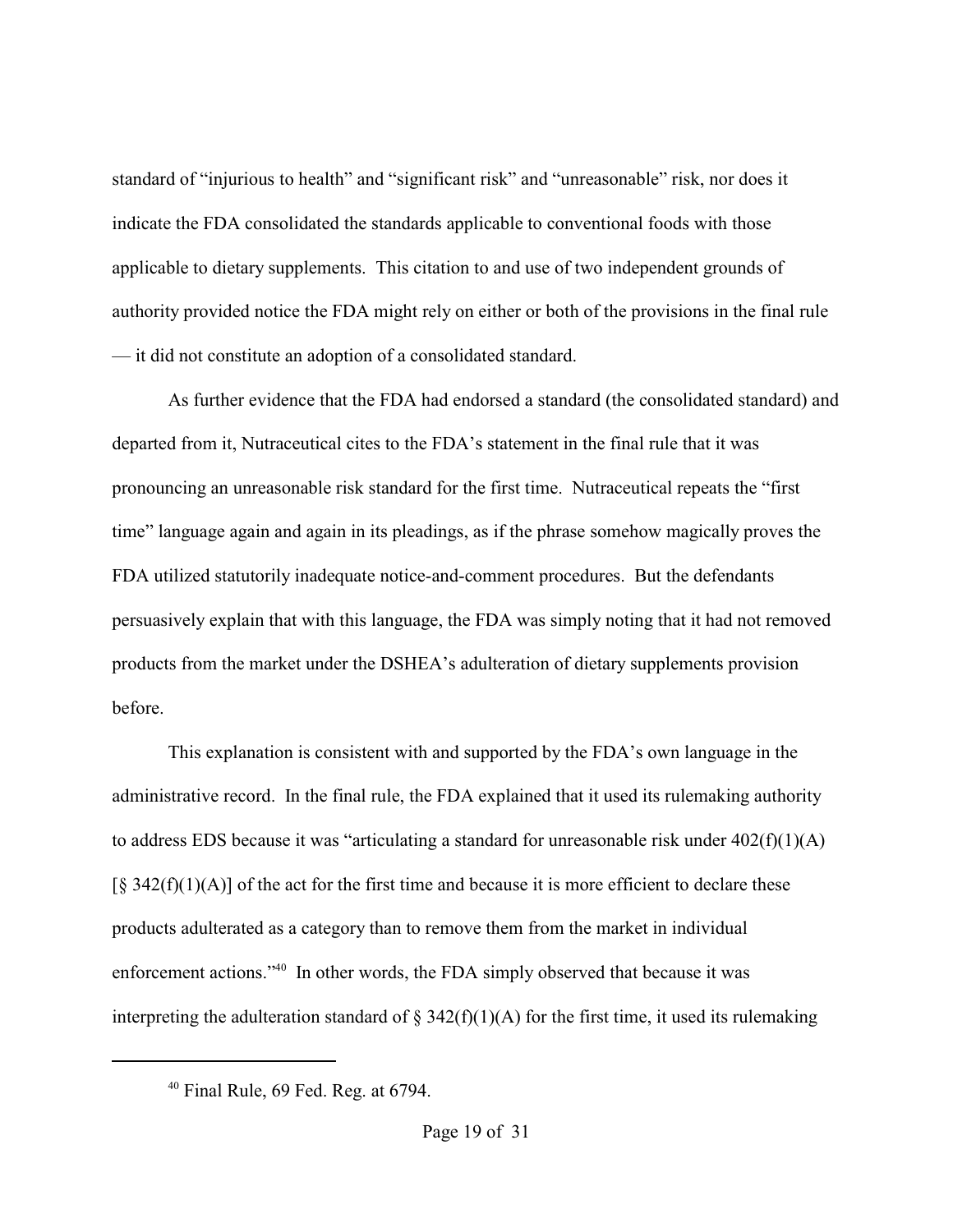power (with the attendant notice-and-comment procedures) — not that it was articulating a brand new standard for the first time in the final rule. In sum, nothing in this passage supports Nutraceutical's contention that the FDA utilized, then rejected, a consolidated standard in favor of the risk-benefit standard.

Nutraceutical also argues the FDA conflated or combined the standards of "significant" with "unreasonable" when discussing the degree of risk pursuant to  $\S 342(f)(1)(A)$ . Specifically, Nutraceutical argues the FDA's reference, in its 1997 proposal, to the "significant *and* unreasonable" risk posed by EDS,<sup>41</sup> establishes that the FDA initially interpreted § 342(f)(1)(A) as containing a single adulteration standard. In other words, Nutraceutical alleges the FDA viewed "significant" and "unreasonable" as conjunctive, rather than as disjunctive standards. According to Nutraceutical, by focusing on the unreasonable risk posed by EDS in the final rule, the FDA divorced these concepts. Because the FDA did not provide notice or request comment on this change, argues Nutraceutical, it was impossible to foresee the FDA's reliance on the unreasonable risk standard in the final rule. Again, Nutraceutical's argument founders on the plain language in the administrative record. Multiple times in the record accompanying the proposed rule, the FDA referred to the adulteration standard as requiring a showing of a significant *or* an unreasonable risk. Only in the FDA's conclusory section did it refer to the risk as significant *and* unreasonable. In doing so, the FDA merely expressed its opinion that EDS would be adulterated under both prongs of  $\S$  342(f)(1)(A) — that the risk was significant and it was unreasonable. It is illogical to argue that because the FDA used "and" between the terms

 $41$  Dietary Supplements Containing Ephedrine Alkaloids, 62 Fed. Reg. at 30693.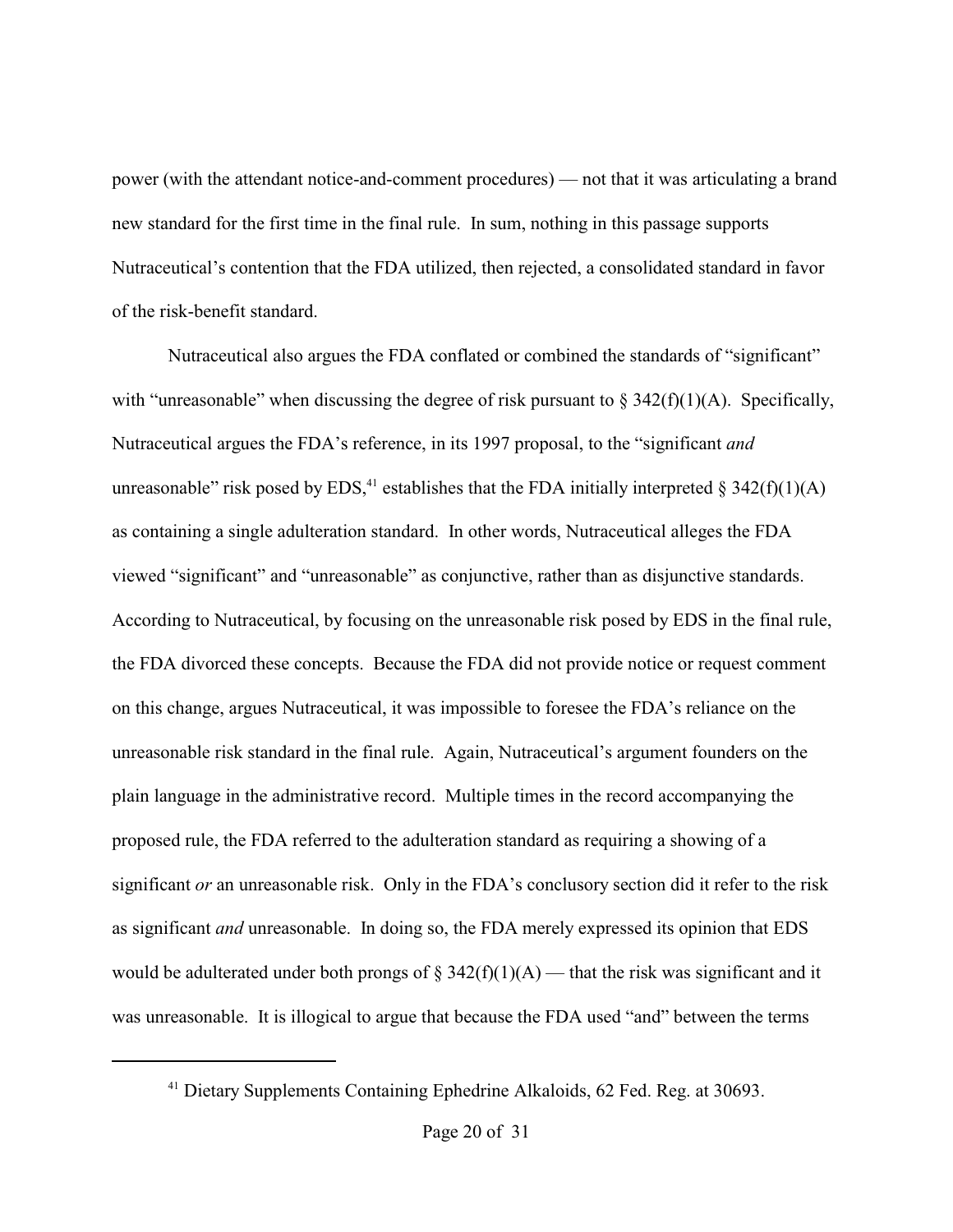instead of using separate sentences, the FDA failed to recognize the independent nature of the terms or to give "significant risk" a meaning separate and independent from "unreasonable risk." $42$ 

In short, Nutraceutical's argument that the FDA adopted, then rejected, a consolidated standard without providing for sufficient notice and comment fails. Because a consolidated standard never existed, it is impossible for the FDA to have departed from the standard without sufficient allowance for notice and comment.

## 2. Risk-Benefit Analysis

Nutraceutical next alleges the FDA failed to comply with the notice-and-comment requirements of the APA by defining "unreasonable risk" under  $\S 342(f)(1)(A)$  in the final rule as requiring a risk-benefit analysis. Nutraceutical argues the FDA needed to provide notice and solicit comments with respect to its intent to use the risk-benefit interpretation and the weight it intended to assign to each term. The defendants respond that the FDA was not required to subject its risk-benefit standard to notice-and-comment procedures because it rests on a congressional statute rather than an FDA initiative.

Under the APA, notice-and-comment requirements apply to substantive rules established via rulemaking.<sup>43</sup> A substantive rule is a rule that "'establishes a standard of conduct which has

 $12$ <sup>42</sup> Insofar as Nutraceutical argues the FDA erred by failing to give full weight to the significance of the risk under  $\S 342(f)(1)(A)$ , the argument fails. The Tenth Circuit decided "unreasonable risk" had independent meaning and the FDA met its statutory burden under DSHEA by regulating EDS pursuant to the phrase "unreasonable risk." *See Nutraceutical*, 459 F.3d at 1039–40, 1044.

<sup>&</sup>lt;sup>43</sup> See 5 U.S.C. § 553.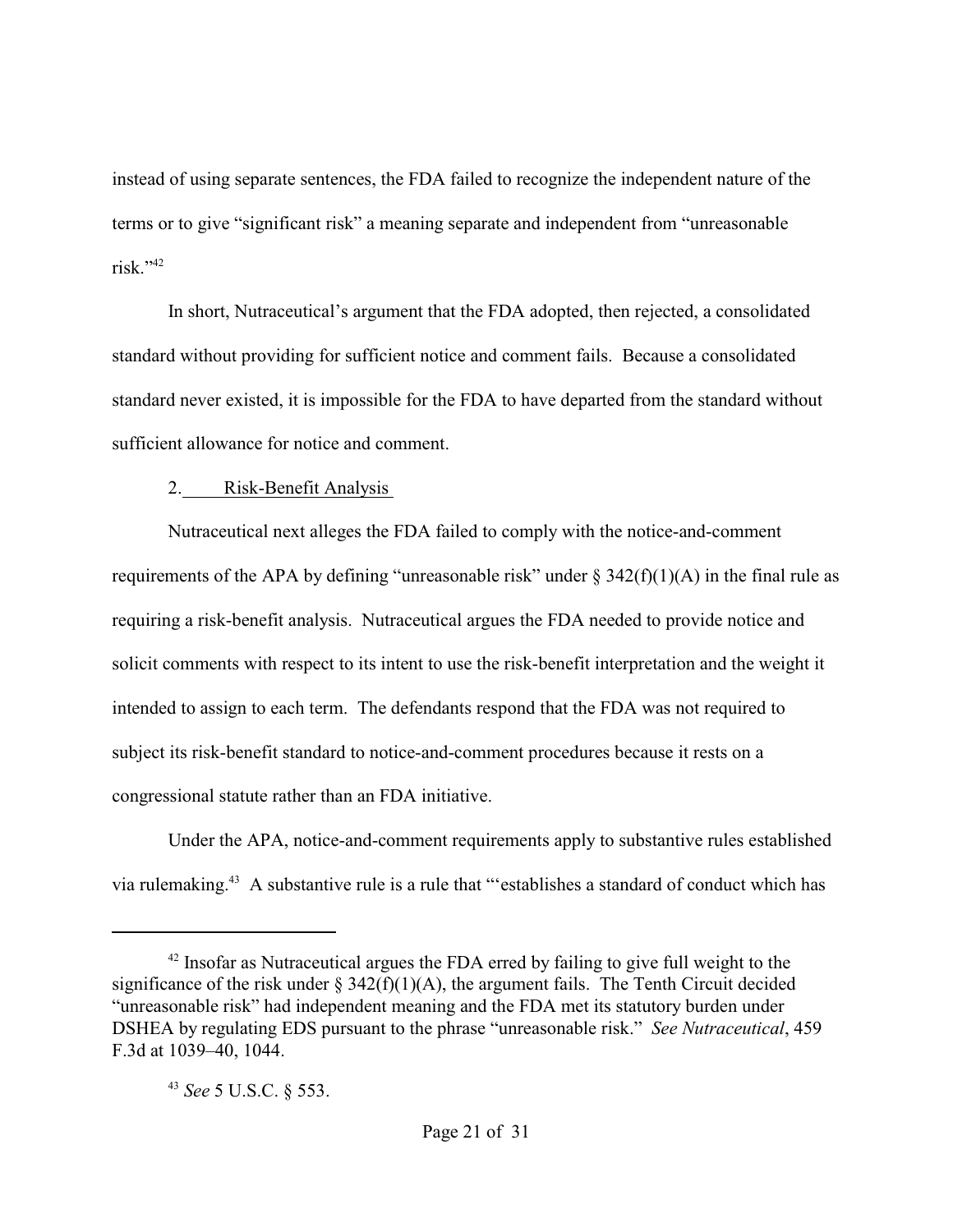the force of law."<sup>44</sup> Interpretive rules, on the other hand, are subject to no such requirements. $45$ To hold that an agency must follow notice-and-comment procedures when interpreting statutory language would lead to unreasonable results. It would effectively require agencies to submit their interpretations of each word in the statutes over which they have enforcement authority to the public for comment. Only after receiving comment and releasing an official interpretation of each statutory term could the agency undertake notice and comment on its proposed regulation — its substantive rule. Following Nutraceutical's logic, an agency could technically be required to submit for public comment its definitions of the terms it used to define statutory terms. This type of requirement would make timely rulemaking impracticable. Agencies have inherent authority to interpret terms in statutes over which they have enforcement authority, and mere interpretations of statutory language are not subject to the notice-and-comment provisions of the  $APA.<sup>46</sup>$ 

 The interpretation of the phrase "unreasonable risk" falls squarely within the FDA's inherent authority to interpret statutory terms it has authority to enforce. Congress imposed the requirements and standards at issue with its enactment of the DSHEA. The plain language of the DSHEA directs the FDA to "restrict distribution of dietary supplements which pose *any risk* that is unreasonable in light of its *potential benefits*."<sup>47</sup> By interpreting and implementing the

<sup>47</sup> Nutraceutical, 459 F.3d at 1038 (emphasis added).

*Am. Mining Congress*, 671 F.2d at 1263 (quoting *Pac. Gas & Elec. Co. v. Fed. Power* <sup>44</sup> *Comm'n*, 506 F.2d 33, 38 (D.C. Cir. 1974)).

<sup>&</sup>lt;sup>45</sup> See 5 U.S.C. § 553(b).

*See York v. Sec'y of Treasury*, 774 F.2d 417, 420 (10th Cir. 1985). <sup>46</sup>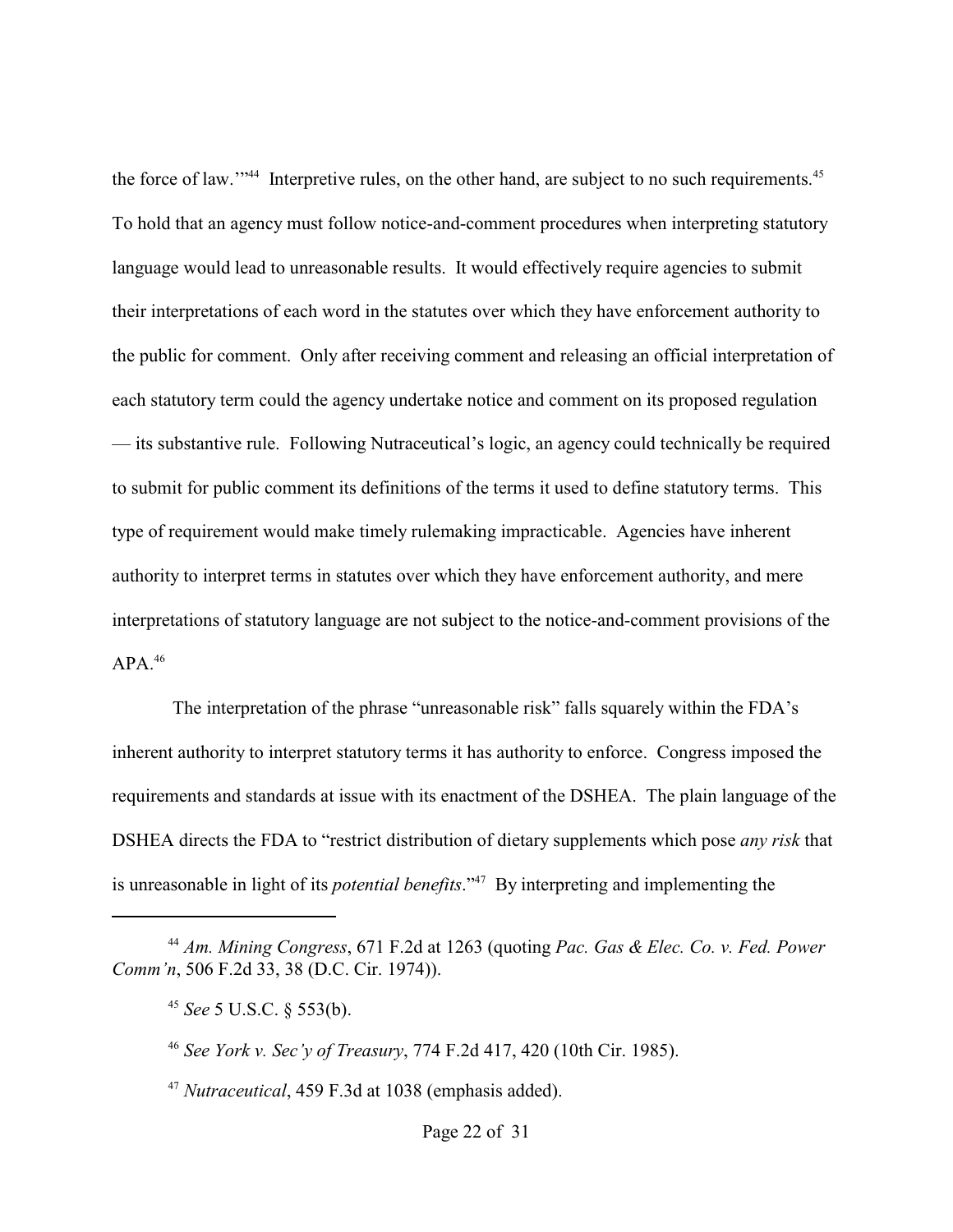"unreasonable risk" standard as requiring a risk-benefit analysis, the FDA did not make new law. It interpreted a specific statutory term, but imposed no new requirements and made no discretionary judgment as to how to implement a statutory mandate. Only the final EDS rule is a substantive rule which establishes "a standard of conduct which has the force of law."<sup>48</sup> But as discussed before, the final rule was appropriately subject to the APA's notice-and-comment requirements with regard to the FDA's consideration of whether to find EDS adulterated under §  $342(f)(1)(A)$ .

The Tenth Circuit's opinion on appeal further obviates any argument that the FDA violated the APA by failing to give notice of its intended use of a risk-benefit analysis. The Tenth Circuit determined that in assessing whether EDS poses an unreasonable risk of illness or injury, "Congress unambiguously required the FDA to conduct a risk-benefit analysis under DSHEA."<sup>49</sup> In other words, the "unreasonable risk" standard absolutely requires the risk-benefit analysis the FDA used $50$  — the FDA interpreted the term correctly and simply followed congressional directive.<sup>51</sup> Therefore, the risk-benefit interpretation of "unreasonable risk" was a logical outgrowth of the proposed rule — a proposal which relied in part on the "unreasonable risk" standard. As a side note, to the extent that any of Nutraceutical's contentions reargue the

*See id.* <sup>50</sup>

 $^{51}$  *Id.* at 1043.

*Am. Mining Congress*, 671 F.2d at 1263. <sup>48</sup>

<sup>&</sup>lt;sup>49</sup> Nutraceutical, 459 F.3d at 1038.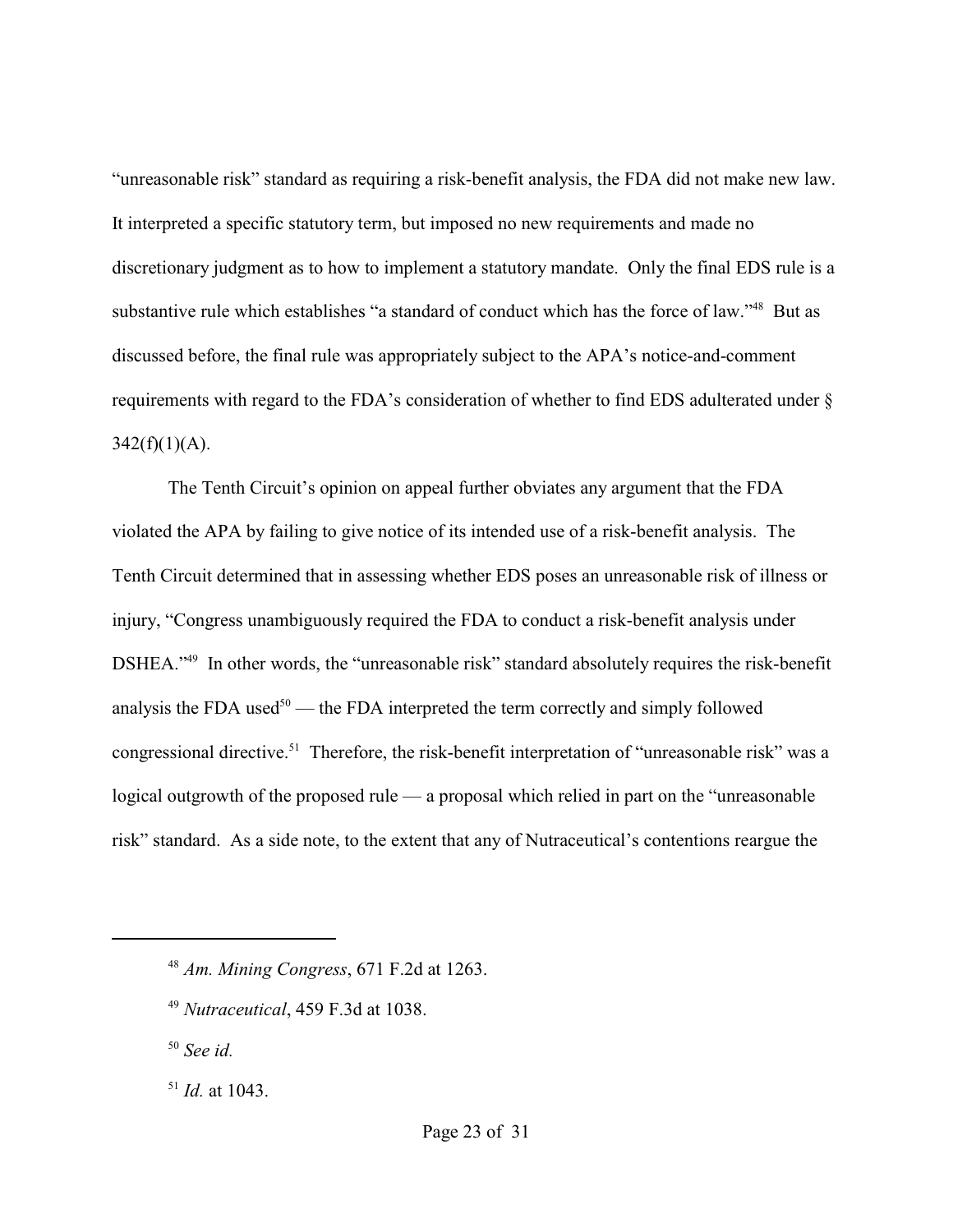statutory meaning of "unreasonable risk" or the FDA's adoption of a risk-benefit analysis, the court rejects them in light of the Tenth Circuit's decision on the appeal.

In sum, Nutraceutical conflates the FDA's interpretation of the statutory standard of "unreasonable risk" with the creation of a new standard. Although the final rule is substantive, in light of the language of the DSHEA, the FDA's interpretation of "unreasonable risk" cannot be called substantive rulemaking. Because the FDA's interpretation of "unreasonable risk" in §  $342(f)(1)(A)$  constitutes an interpretive rule, as opposed to a substantive rule, the FDA had no requirement to subject the adoption of the risk-benefit analysis of "unreasonable risk" to noticeand-comment procedures.

### 3. Causation and Scope Objections

Finally, Nutraceutical alleges that in violation of the APA's notice-and-comment requirements, the FDA moved from a requirement to establish harm from EDS causally in the proposed rule to no such requirement in the final rule, and the FDA limited the proposed rule to EDS but created a standard for all dietary supplements in the final rule. Both arguments are meritless.

Nutraceutical supports its contention that the proposed rule required proof EDS caused harm by citing the FDA's discussion of adverse event reports. But in this discussion, the FDA never adopted a causal standard. Instead, the FDA legitimately assessed the underlying causal relationship of EDS with adverse events in order to avoid the "serious misinterpretation of data" that may spring from "inappropriately assuming that a cause and effect relationship exists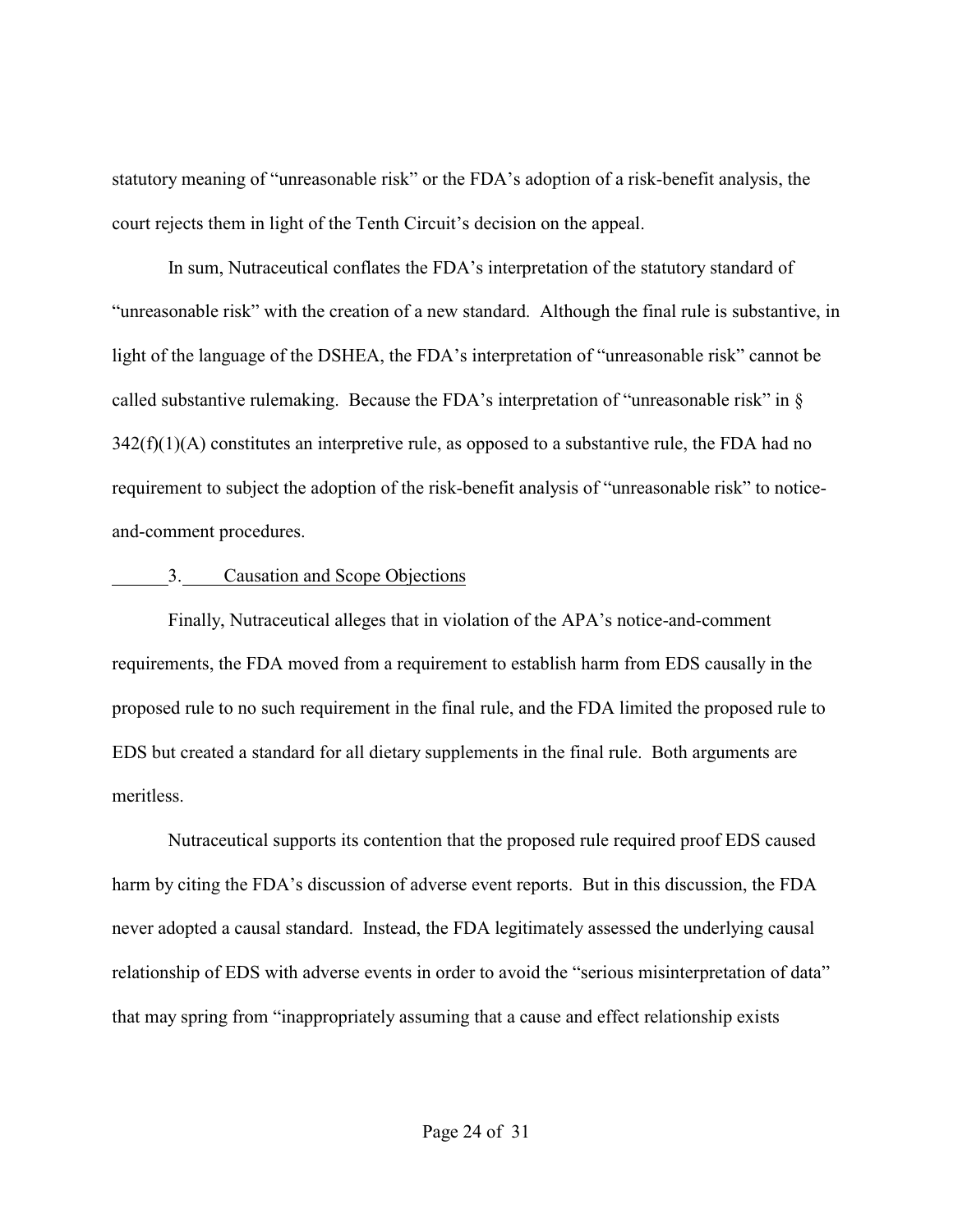between a particular exposure and a particular adverse event."<sup>52</sup> Neither this assessment nor the FDA's use of adverse event reports (essentially, complaints that EDS caused harm) to support its EDS restrictions transforms the FDA's risk standard into a causation standard. The proposed rule never required (or even implied) actual harm had to be established by causation. Instead, both the proposed rule and final rule focused on the *risk* of harm, in accordance with the plainlanguage requirement of  $\S$  342(f)(1)(A). As but one example of this focus, in the proposed rule, the FDA specifically noted that adverse events from EDS "occur in individuals who have no apparent *risk* factors, or who are unaware that they are at *risk*."<sup>53</sup>

At some points in its pleadings, Nutracuetical presents a slightly different twist to this same argument. Rather than claiming the FDA first required proof EDS caused harm, then rejected this requirement, Nutraceutical alleges the FDA adopted, then rejected, a standard "where harm *could be* proven causally."<sup>54</sup> This variation of the theme fails to help Nutraceutical. That the proposed standard allegedly could be proven causally and the final standard could not is a non-issue in light of the fact that the FDA never adopted a causal component. In other words, this variation in how the standards could be met does not change the sufficiency of the noticeand-comment procedures the FDA afforded or undermine the predictability of the final rule.

The administrative record similarly fails to support Nutraceutical's claim that the final rule covered all dietary supplements while the proposed rule applied only to EDS. The plain

 $52$  Dietary Supplements Containing Ephedrine Alkaloids, 62 Fed. Reg. at 30,689–90.

 $I$ d. at 30,693 (emphasis added).

 $54$  Pls.' Reply in Supp. of Mot. for Summ. J. 2 (Docket No. 54) (emphasis added).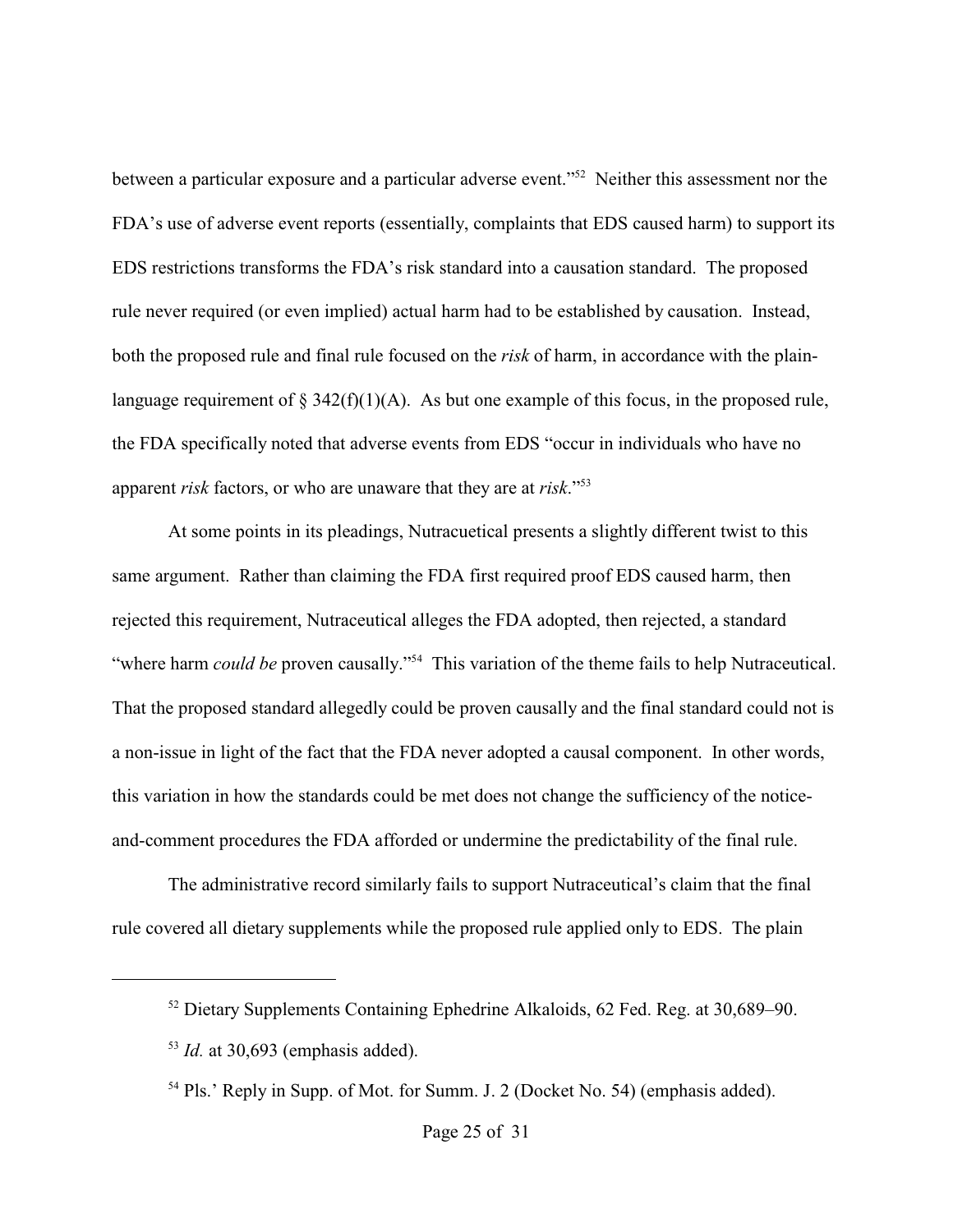language of the proposal and the final rule constitutes the clearest evidence that both rules applied only to EDS. First, the proposed rule was entitled "Dietary Supplements Containing Ephedrine Alkaloids,"<sup>55</sup> and the final rule was entitled, "Final Rule Declaring Dietary Supplements Containing Ephedrine Alkaloids Adulterated Because They Present an Unreasonable Risk."<sup>56</sup> Next, the language within the final rule specifically brings EDS within its ambit, not other dietary supplements: "[t]his final rule applies to dietary supplements containing ephedrine alkaloids."<sup>57</sup> Indeed, the FDA responded to a comment challenging the "unreasonable" risk" standard by explaining the limited reach of its rule: "We are using our general rulemaking authority . . . to issue a regulation applying the ["unreasonable risk"] standard in the context of a particular category of dietary supplements — those that contain botanical ephedrine alkaloids."<sup>58</sup> Nutraceutical cites to no language in the final rule indicating an intent to create a new adulteration standard for all dietary supplements. If, with its argument, Nutraceutical is objecting to the effect the FDA's adoption of a risk-benefit analysis of "unreasonable risk" might ultimately have on the regulation of other dietary supplements pursuant to  $\S 342(f)(1)(A)$ , Nutraceutical's objection also fails. The FDA explicitly limited its rulemaking and the reach of its final rule to EDS. It is unreasonable to ask the FDA to predict future reverberations of its interpretation of "unreasonable risk" on other products. The FDA provided notice in the Federal

 $55$  Dietary Supplements Containing Ephedrine Alkaloids, 62 Fed. Reg. at 30.678.

 $56$  Final Rule, 69 Fed. Reg. at 6788.

 $^{57}$  *Id.* at 6793.

 $^{58}$  *Id.* at 6796.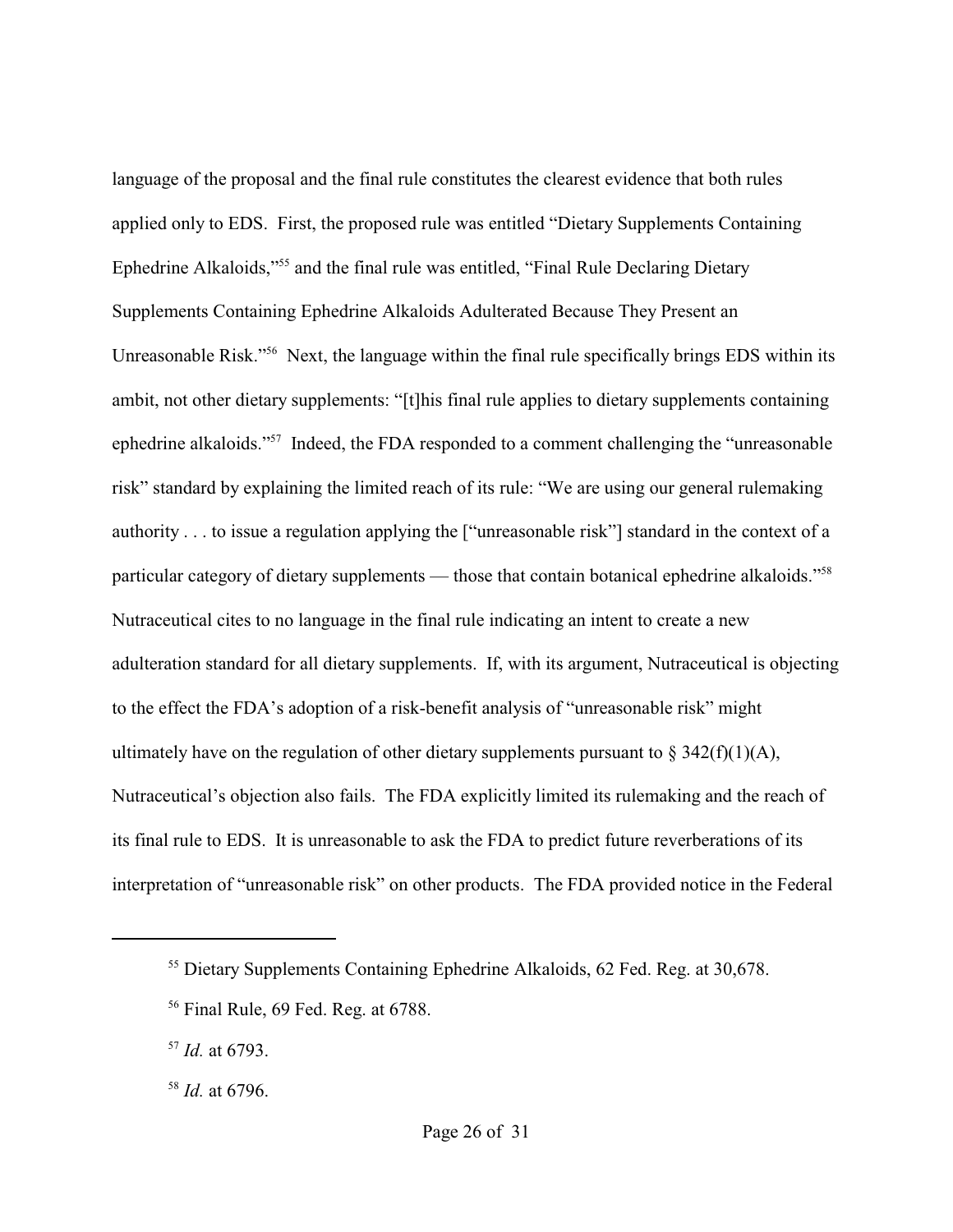Register and accepted comments from all interested parties. All who believed they might be disadvantaged by this approach had the chance to be heard.

Ultimately, because the FDA's proposed rule did not include a causal component to establish harm, and the final rule applied only to EDS and did not create a standard for all dietary supplements, the FDA had no requirement to subject either "change" to notice-and-comment procedures.

# II. THE FDA's REGULATION OF EDS ONLY — ARBITRARY AND CAPRICIOUS **CHALLENGE**

In addition to its notice-and-comment challenges, Nutraceutical calls the FDA's bar of EDS arbitrary and capricious since the FDA did not similarly prohibit ephedrine alkaloids in conventional foods or traditional Asian medicines. The defendants respond that the FDA simply and permissibly followed Congress' scheme by only prohibiting EDS.

"The APA reflects the principles of *Chevron* and 'provides that agency action must be set aside if the action was arbitrary, capricious, an abuse of discretion, or otherwise not in accordance with law' or if the action failed to meet statutory, procedural, or constitutional requirements."<sup>59</sup> Under this "arbitrary or capricious" standard, the court's review is ""narrow and deferential. $\cdot$ <sup>60</sup> Regulations are presumed to be valid, and are subject only to rational basis review. $61$  Agency action will be set aside only

<sup>&</sup>lt;sup>59</sup> Nutraceutical, 459 F.3d at 1038 (quoting *Valley Cmty. Pres. Comm'n v. Mineta*, 373 F.3d 1078, 1084 (10th Cir. 2004)).

<sup>&</sup>lt;sup>60</sup> Id. (quoting *Slingluff v. Occupational Safety & Health Review Comm'n,* 425 F.3d 861, 866 (10th Cir. 2005)).

 $^{61}$  *Id.*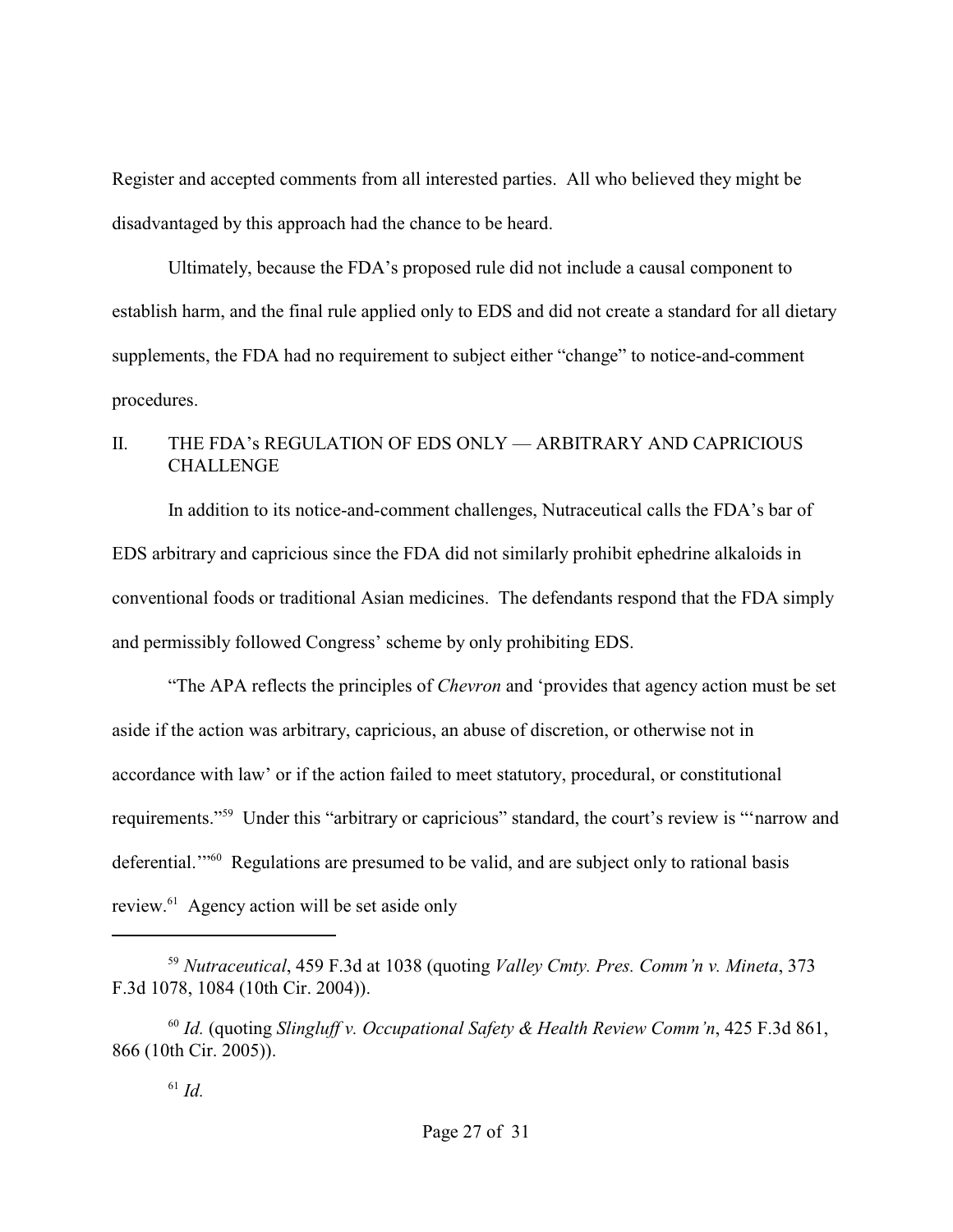if the agency has relied on factors which Congress has not intended it to consider, entirely failed to consider an important aspect of the problem, offered an explanation for its decision that runs counter to the evidence before the agency, or is so implausible that it could not be ascribed to a difference in view or the product of agency expertise.<sup>62</sup>

When applying the arbitrary and capricious standard, the court focuses on the rationality of the decision the process of the agency, not the rationality of the agency's actual decision.<sup>63</sup> From the facts in the record, the court must be able to conclude the agency's action was the product of reasoned decisionmaking.<sup>64</sup>

Contrary to Nutraceutical's claims, the FDA's separate regulation of EDS is not arbitrary or capricious because it is consistent with the regulatory scheme of the DSHEA. Agency power to make rules "carries with it the responsibility . . . to remain consistent with the government legislation."<sup>65</sup> The DSHEA requires the FDA to regulate dietary supplements differently than conventional foods — conventional foods and other drug products are subject to their own statutory and regulatory requirements, including some requirements to which dietary supplements are not always subject. And while some provisions of § 342 apply to all foods, certain provisions (such as § 342(f)(1)(A)) apply solely to dietary supplements and their ingredients.<sup>66</sup> Section 342(f)(1)(A), therefore, does not apply to conventional foods or traditional Asian medicines. In

 $^{64}$  *Id.* 

<sup>65</sup> Morton v. Ruiz, 415 U.S. 199, 232 (1974).

 $66$  See 21 U.S.C.  $\frac{242(f)(1)(A)}{2}$ .

 $^{62}$  *Motor Vehicle Mfrs. Ass'n v. State Farm Mut. Auto. Ins. Co.*, 463 U.S. 29, 43 (1983).

<sup>&</sup>lt;sup>63</sup> Olehouse, 42 F.3d at 1575.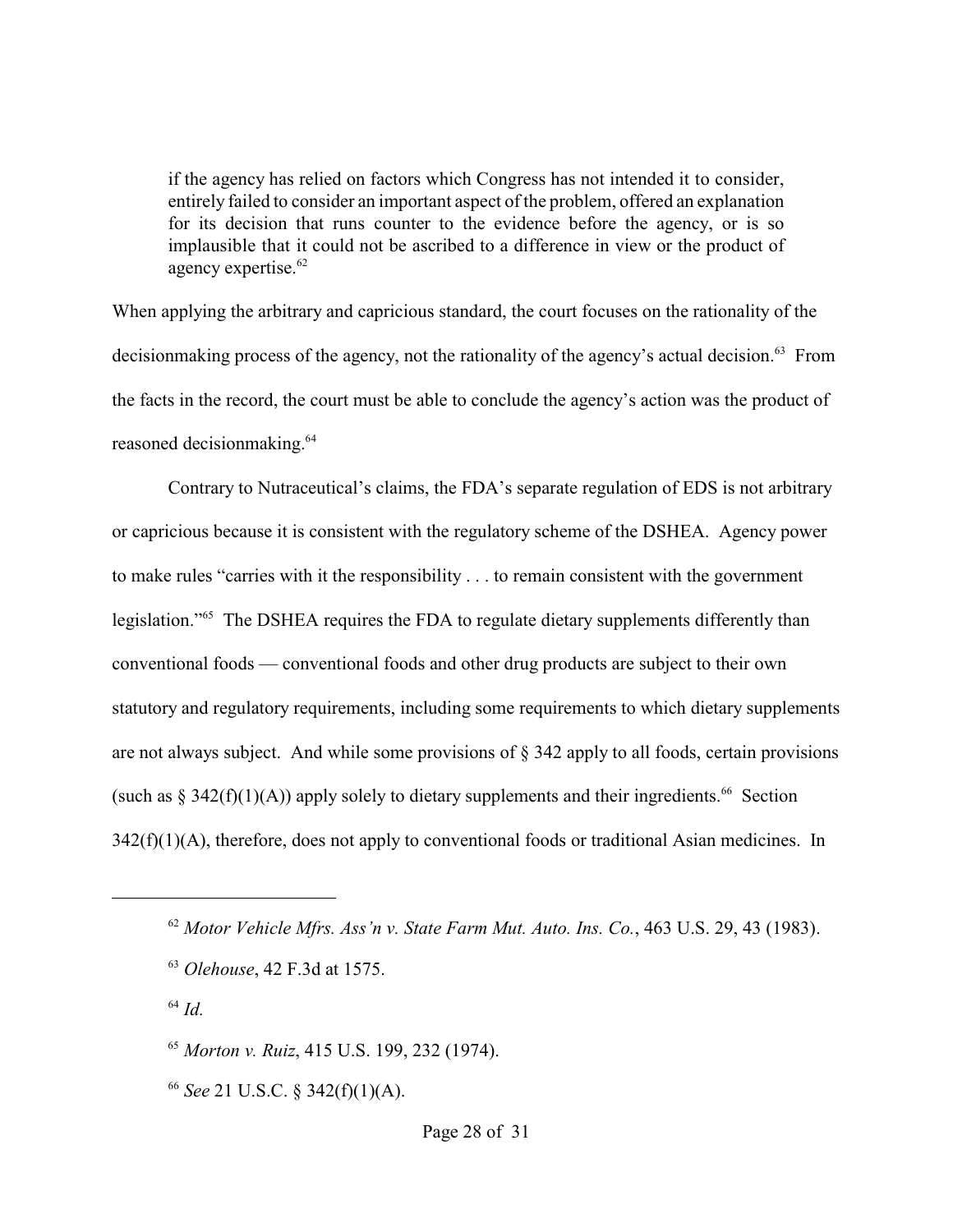other words, conventional foods and other types of products cannot be found adulterated under the unreasonable-risk provision of the DSHEA — and it is impossible for products to be arbitrarily exempted from a rule that could never have applied to them. Congress drew these regulatory distinctions, not the FDA. Considering that Congress specifically provided for this separate regulation of dietary supplements, the FDA's regulation of EDS separately from other ephedrine-alkaloid products is consistent with the statutory scheme. In its rulemaking, the FDA simply followed Congress' determination that dietary supplements be subject to a standard — the "unreasonable risk" standard — that does not apply to conventional foods. The court cannot say that by following Congress' provision, the FDA acted unreasonably or that it acted in an arbitrary or capricious manner.

Even if Congress' statutory scheme had not provided for separate and distinctive regulation of dietary supplements, the FDA's regulation of EDS (and not other ephedrinealkaloid products) falls well within its discretion. In the absence of a congressional directive, much of the decision of when to regulate a specific substance, what substance to regulate, and how, must necessarily be left up to the  $FDA<sup>67</sup>$  And in this case, the FDA faced a congressional directive to "take swift action against products that are unsafe or adulterated."<sup>68</sup> Thus, the court cannot say it was unreasonable for the FDA to focus on regulating EDS before focusing on the regulation of other products containing ephedrine alkaloids. The FDA had comprehensively reviewed the risks of EDS and, as the Tenth Circuit noted,

<sup>&</sup>lt;sup>67</sup> See Vermont Yankee, 435 U.S. at 543.

<sup>&</sup>lt;sup>68</sup> DSHEA, 108 Stat. at 4326.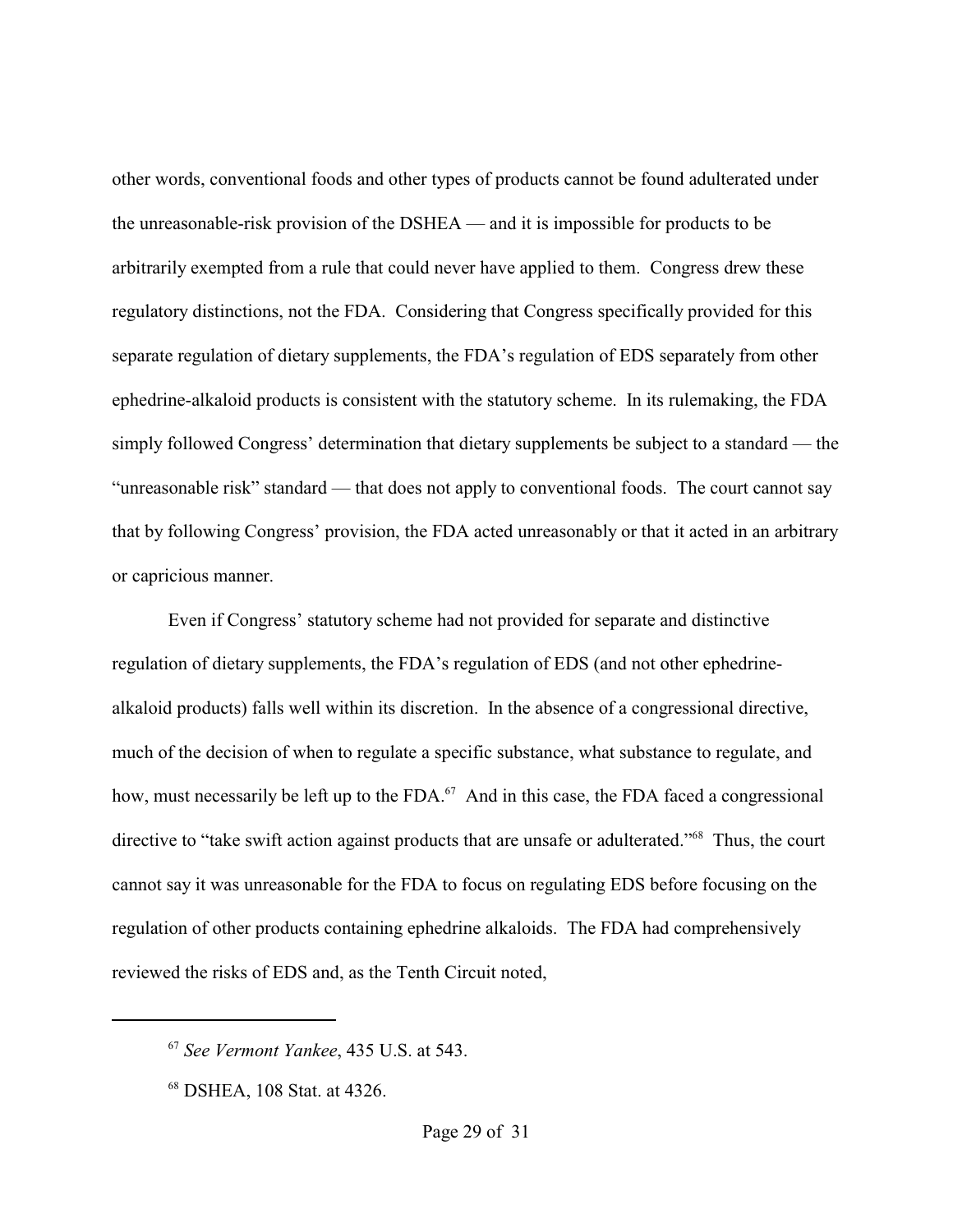[t]he FDA's extensive research identified the dose level at which ephedrine alkaloids present unreasonable risk of illness or injury to be so minuscule that no amount of EDS is reasonably safe. The FDA reasonably concluded that there is no recommended dose of EDS that does not present an unreasonable risk.<sup>69</sup>

As early as 1995, the FDA was faced with evidence of the adverse effects of EDS, and during its rulemaking, the FDA obtained information on about 19,000 complaints related to the use of EDS. There is no indication the FDA faced any similar evidence of the adverse effects of other products containing ephedrine alkaloids or that any similar impetus existed with regard to such products.

Indeed, the FDA considered the use of other products containing ephedrine alkaloids in its rulemaking, but noted that "conditions of use are so different."<sup>70</sup> "Not only are dietary supplements marketed for different uses than the traditional use of *Ephedra*, most dietary supplements are marketed in a form that is different than the form in which it has been traditionally used."<sup> $71$ </sup> Because of these differences, the FDA found the use of ephedrine alkaloids in traditional Asian medicine would not forecast the safety or effects of EDS.<sup>72</sup> Ultimately, therefore, the court cannot say the FDA's decision to prohibit EDS without similarly prohibiting ephedrine alkaloids in conventional foods or traditional Asian medicines was unreasoned or otherwise arbitrary or capricious.

 $\overline{d}$ .  $\overline{d}$ 

<sup>&</sup>lt;sup>69</sup> Nutraceutical, 459 F.3d at 1043.

 $\frac{70}{2}$  Dietary Supplements Containing Ephedrine Alkaloids, 62 Fed. Reg. at 30,705.

 $\overline{d}$ *Id.*